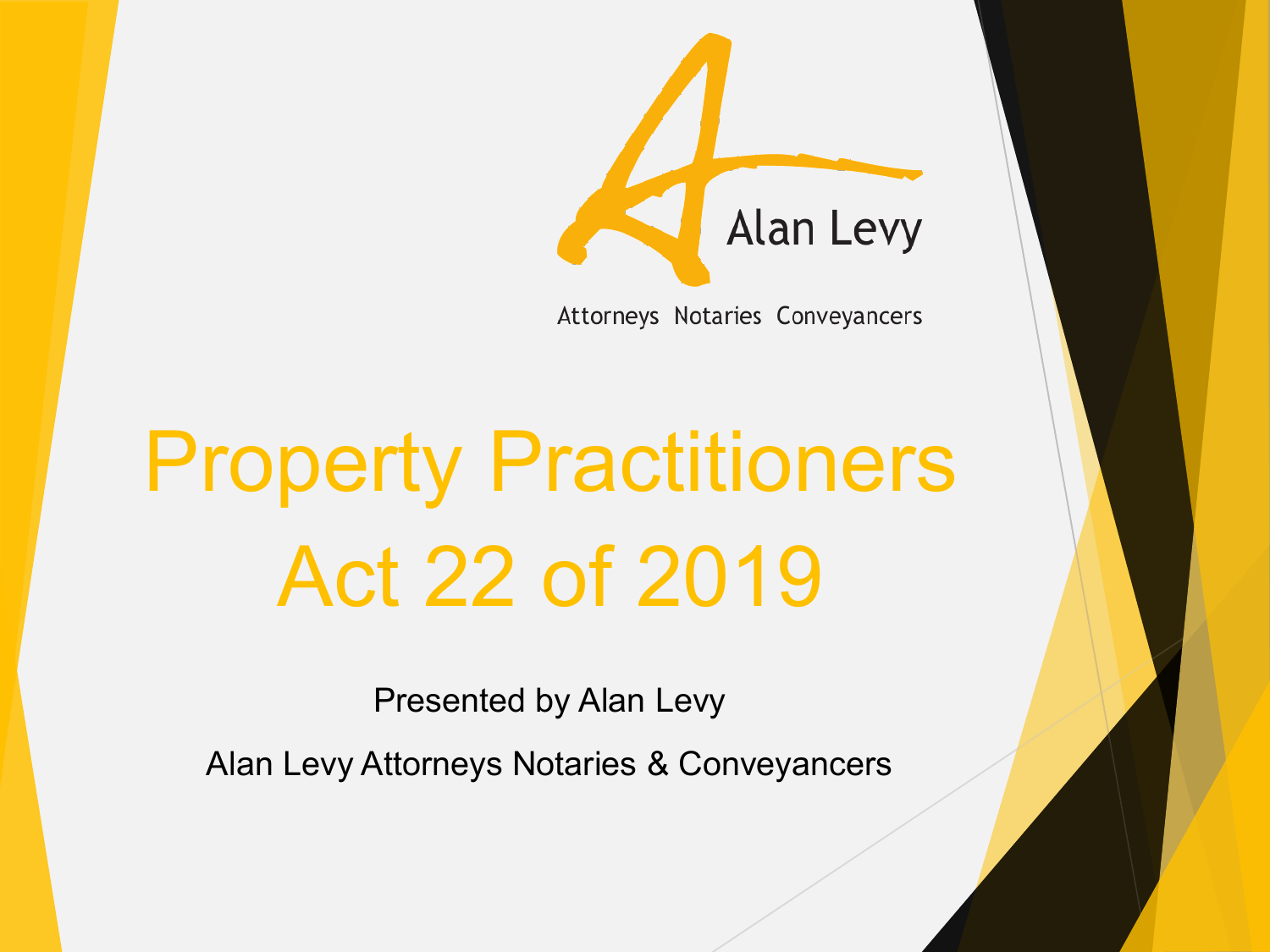### Focus of the Presentation

- $\triangleright$  Provide insight into the Property Practitioners Act 22 of 2019 ("the Act').
- Explain the manner in which the Act repeals the Estate Agency Affairs Act of 1976 and indicate its application in the field of property law in so far as to discuss the requirements and limitations of property practitioners.
- $\triangleright$  The following will be highlighted:
	- $\checkmark$  the Fidelity fund Certificate and the remuneration of property practitioners;
	- $\checkmark$  property market service providers and the code of conduct;
	- $\checkmark$  undesirable practises and candidate property practitioners;
	- The mandatory disclosure form and consumer education and information.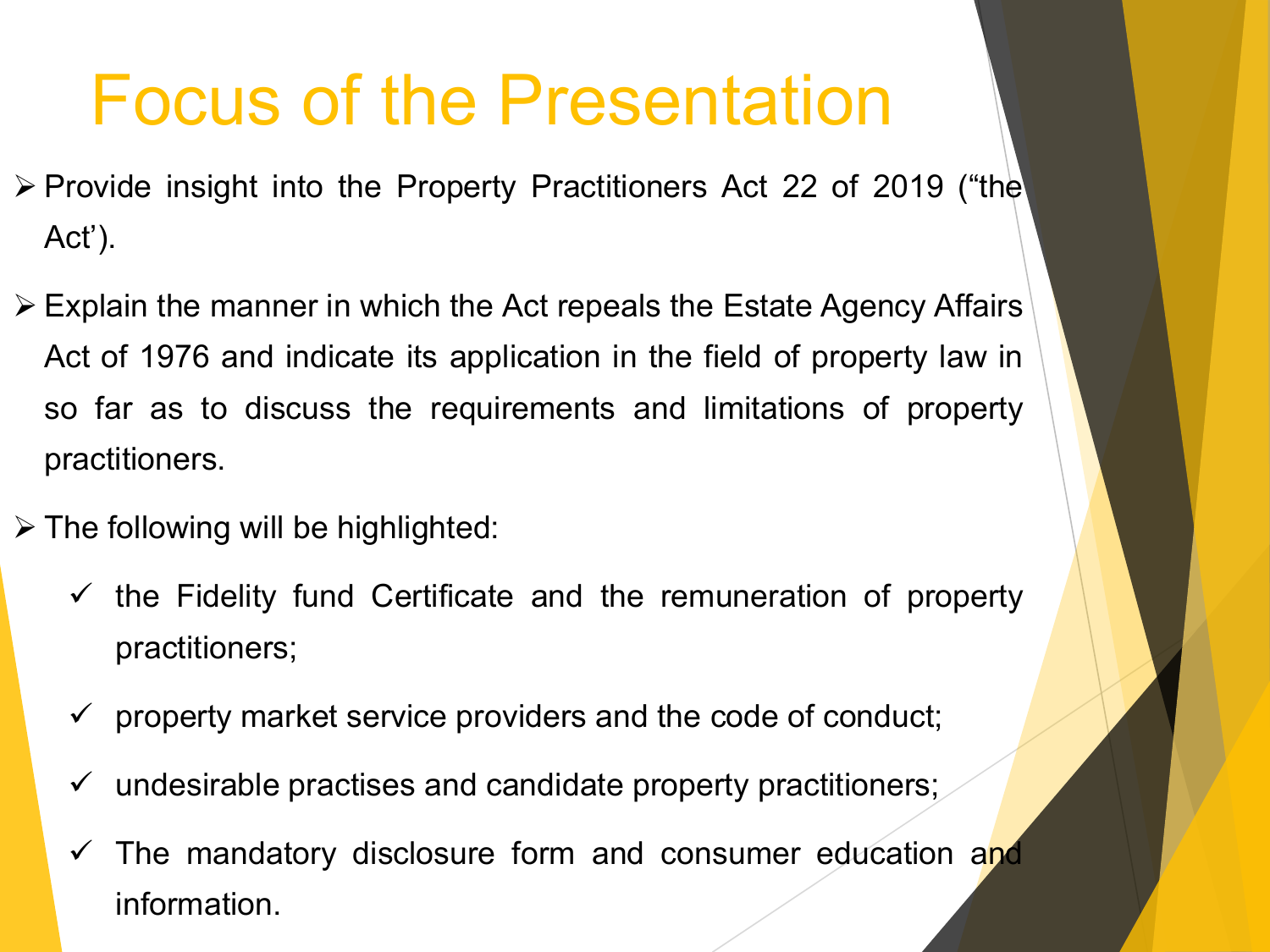## Definitions – Section 1

#### **What is a 'property practitioner'?**

- (a) It is any natural/juristic person who or which for the acquisition of gain on his or her or its own account or in partnership, in any manner holds himself, herself or itself out as a person who or which, directly or indirectly, on the instructions of or on behalf of any other person
	- (i) by auction or otherwise sells, purchases, manages or publicly exhibits for sale property or any business undertaking or negotiates in connection therewith or canvasses or undertakes or offers to canvas a seller or purchaser in respect thereof;
	- (ii) Lets or hires or publicly exhibits for hire property or any business undertaking by electronic or any other means;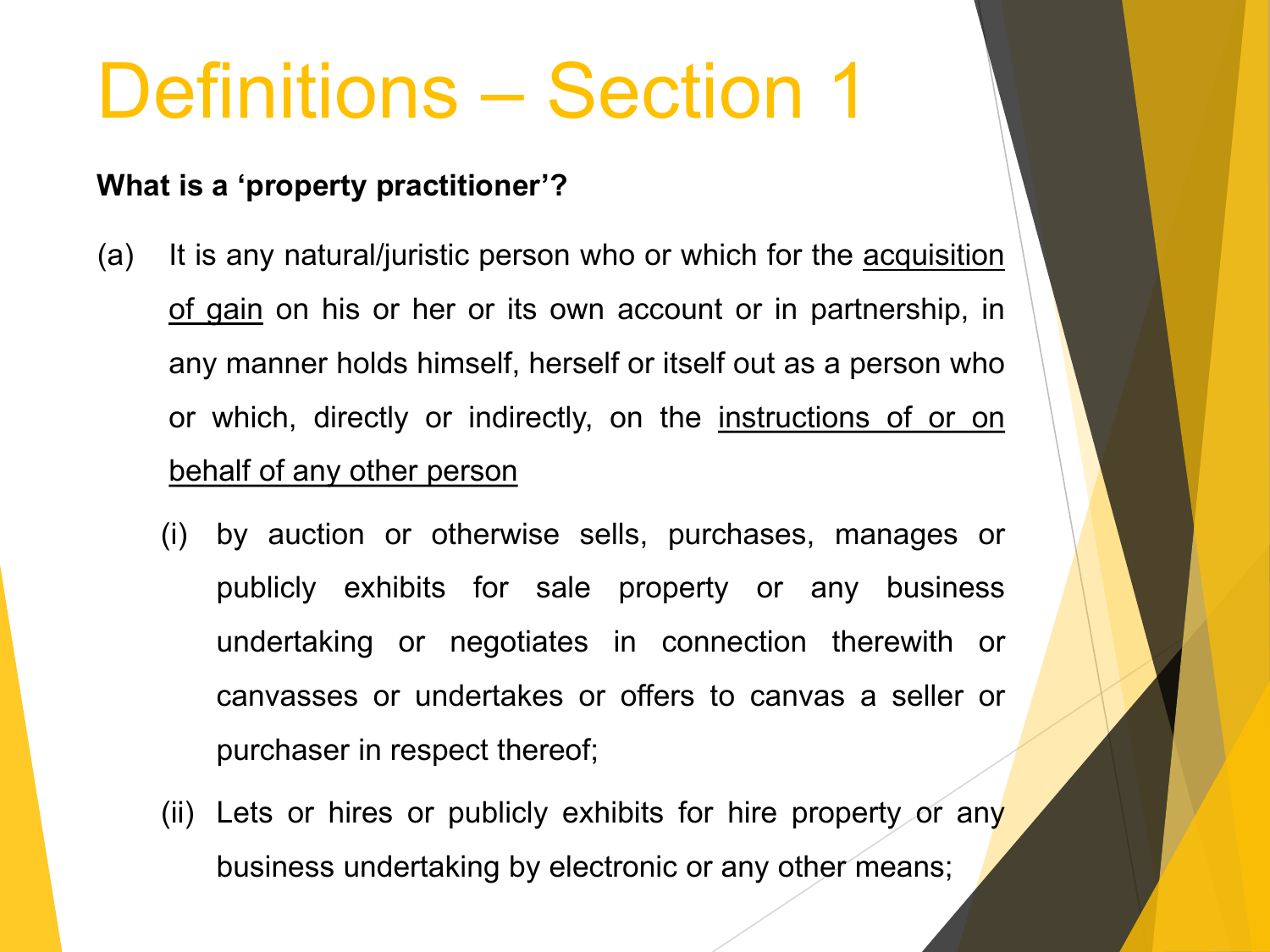- (iii) collects or receives any monies payable on account of a lease of a property or a business undertaking;
- (iv) provides or procures financing for or in connection with the management, sale or lease of a property – including a provider of bridging finance and a bond broker;
- (v) renders other services specified by the Minister on the recommendation of the Board from the time to time by notice in the *Gazette*;
- (vi) any person who for remuneration manages a property on behalf of another;
- (vii) including a director of a company, a close corporation and certain persons employed by a property practitioner in certain instances.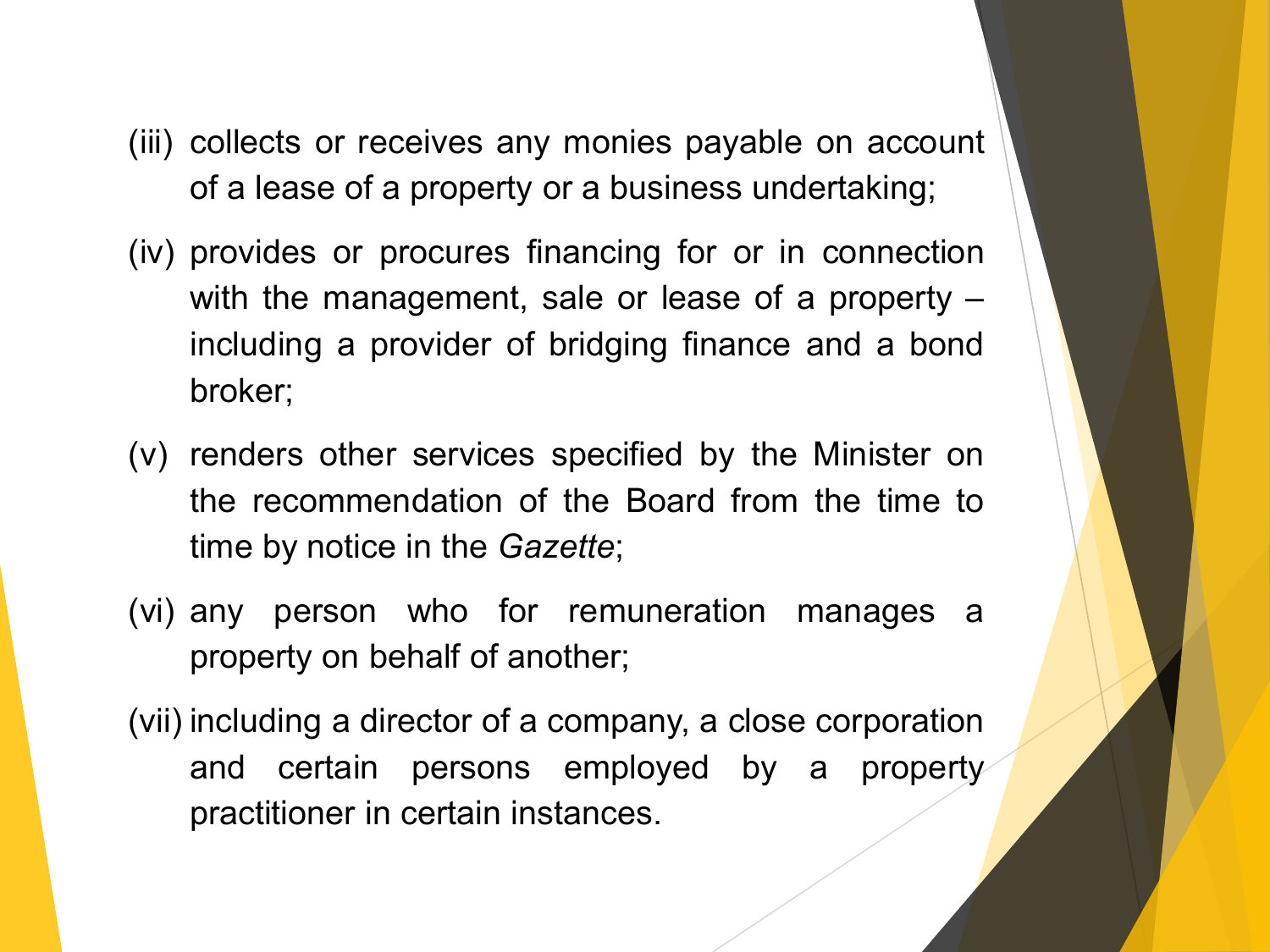#### **What is a 'candidate property practitioner'?**

A 'candidate property practitioner' is a person who has not yet met all the qualifications or experience required as prescribed, to practise as a property practitioner and who is undergoing training under the supervision of a property practitioner.

#### **Who is the 'minister' referred to in the Act?**

The 'Minister' referred to is the Minister of Human Settlements, currently Lindiwe Sisulu.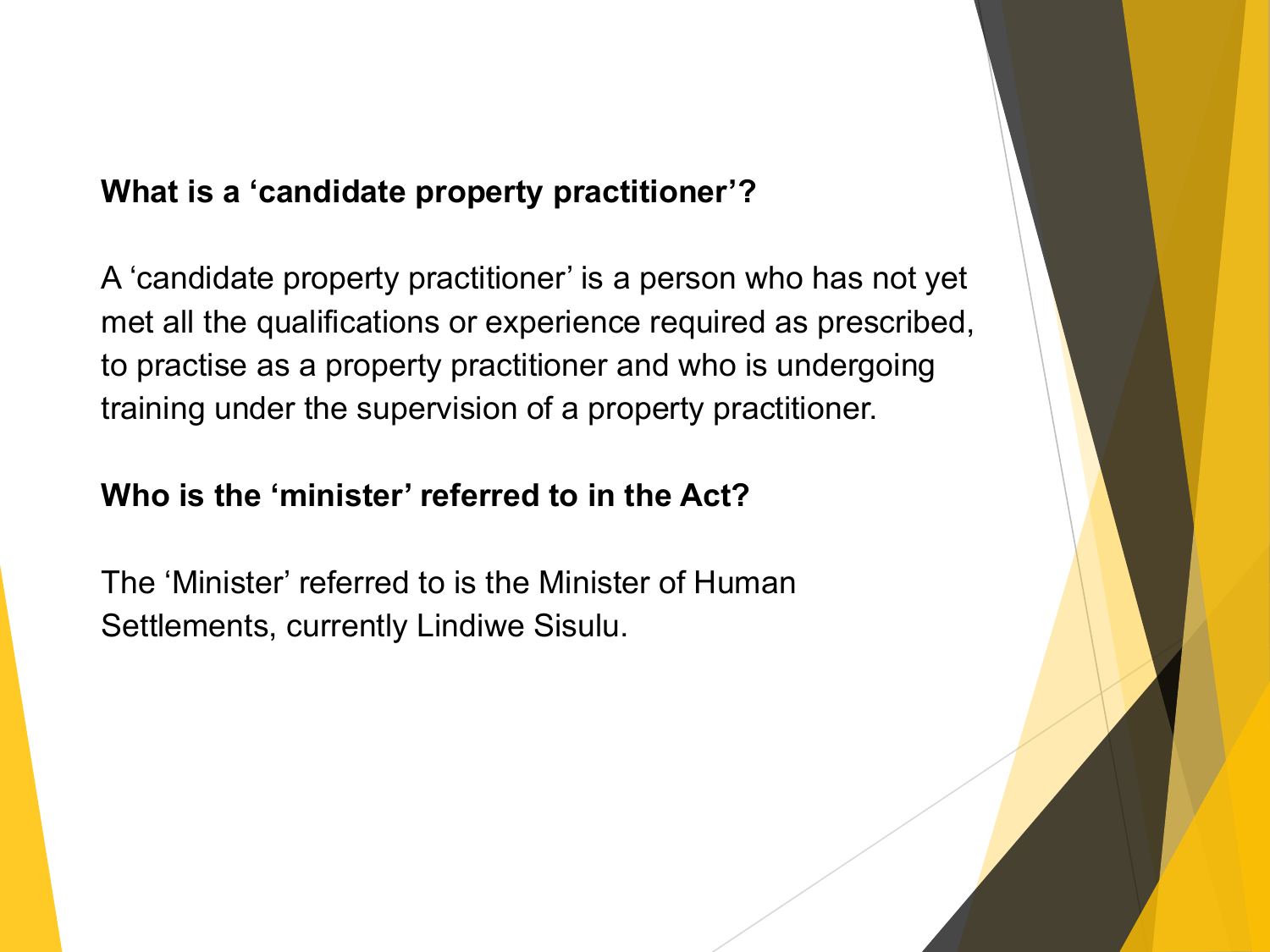## Application of the Act – Section 2

The Act applies to the marketing, promotion, managing, sale, letting, financing and purchase of immovable property, and to any rights, obligations, interests, duties or powers associated with or relevant to such property.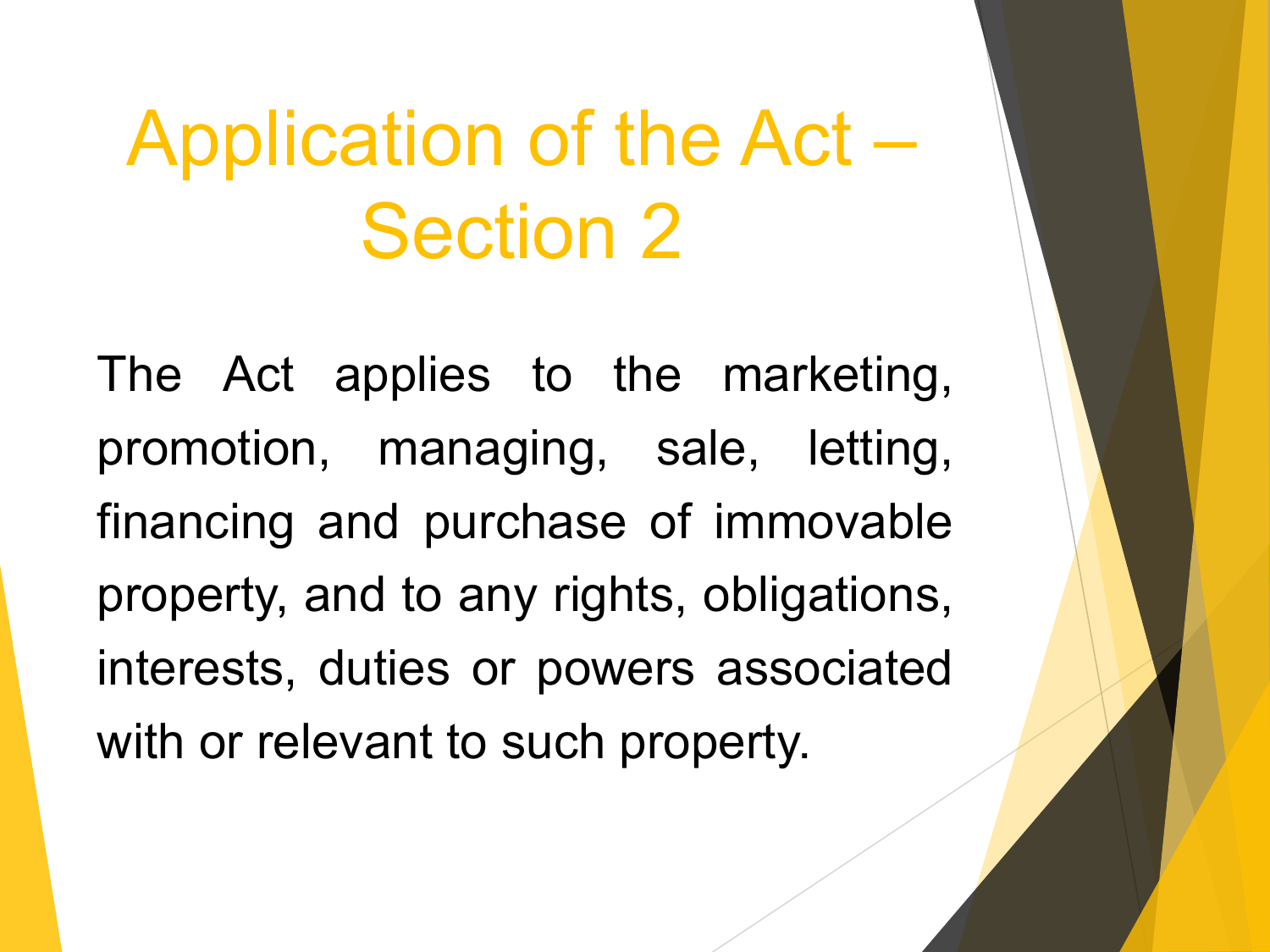## Application for Fidelity Fund Certificate – Section 47

#### **By whom and when must a Fidelity Fund Certificate be applied for?**

- (1) The Act states that every property practitioner must every 3 years apply to the Property Practioners Regulatory PPRA ("PPRA") for a Fidelity Fund Certificate ("FFC") which application must be accompanied by the prescribed fees.
- (2) The PPRA upon receipt of an application and the relevant fees, if the applicant concerned:
	- (a) meets all the requirements provided for under the Act; and
	- (b) The applicant is not disqualified under section 48 of the Act from being issued with a FFC,

issue to the applicant a FFC which is valid until 31 December of the year to which such application relates.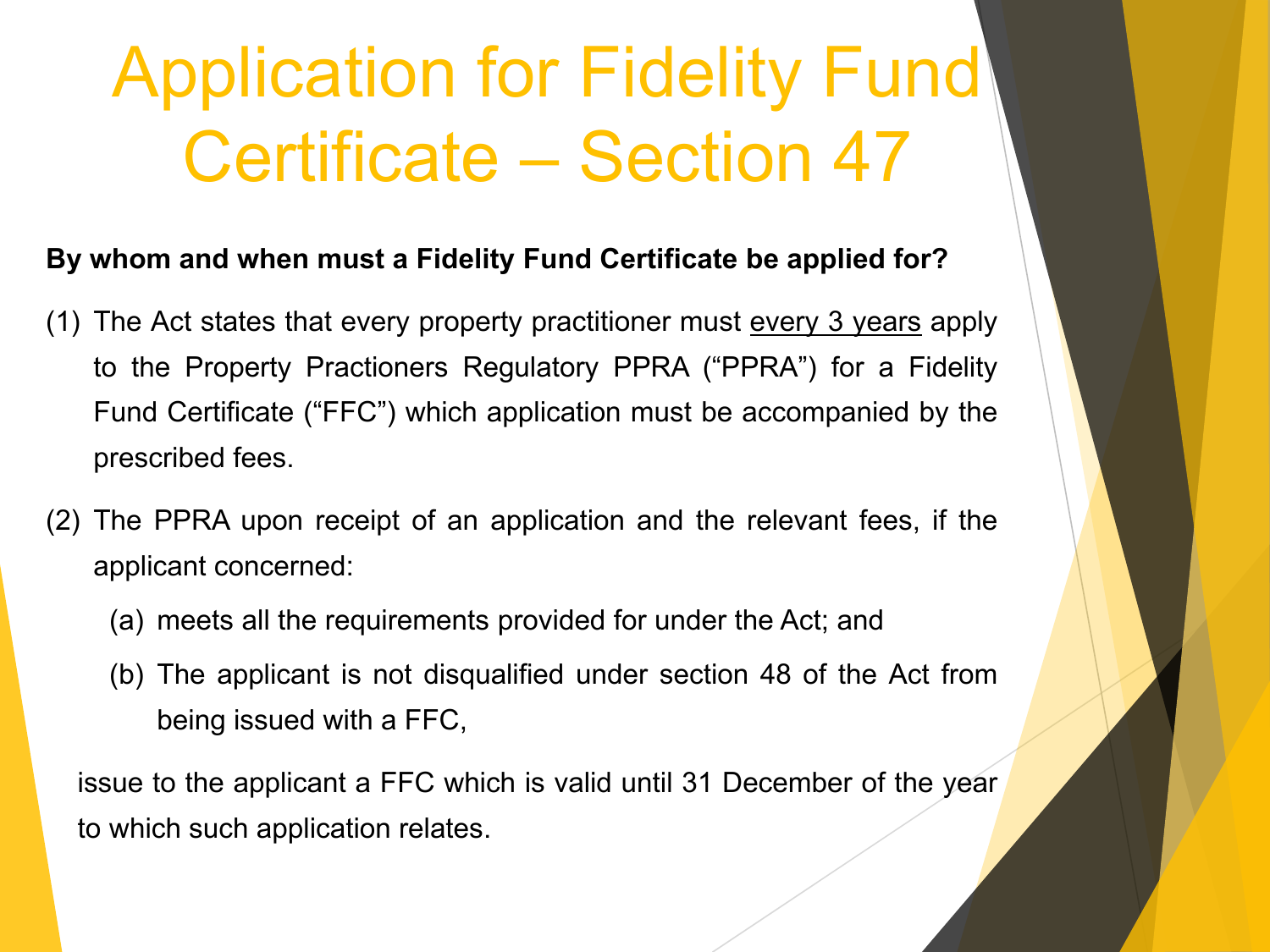### Prohibition of rendering services without a Fidelity Fund Certificate – Section 48

**What happens if I act as a property practitioner without a Fidelity Fund Certificate?**

(1) No person/entity may act as a property practitioner unless:

- (a) he, she or it has been issued with a FFC in terms of section 47 of the Act; or
- (b) if he, she or it employs any other person as a property practitioner, that person has also been issued with a FFC.
- (2) If any entity is a company, a close corporation, a trust, or a partnership, every director of such company, every member of such close corporation every trustee of such a trust and every partner of such a partnership, must have been issued with a FFC.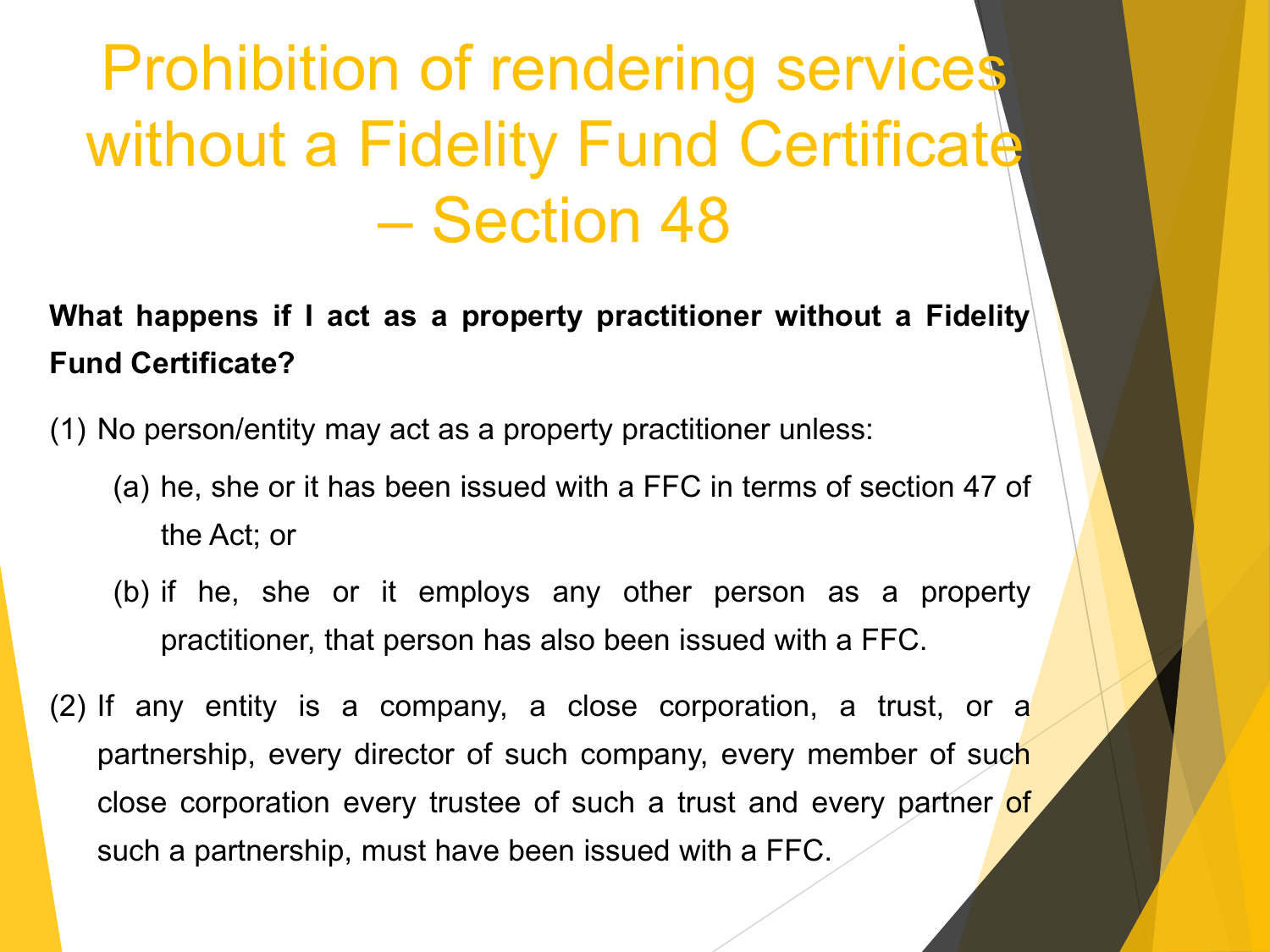- (3) Any person who contravenes/fails to comply with subsection (1) is guilty of an offence.
- (4) A person who contravenes or fails to comply with subsection (1) must immediately upon receipt of a request from any relevant party in writing, repay any amount received in respect of or as a result of any property transaction during such contravention.
- (5) A person who fails to comply with a request contemplated in subsection (4) is guilty of an offence (see section 71, a fine or imprisonment not exceeding 10 years).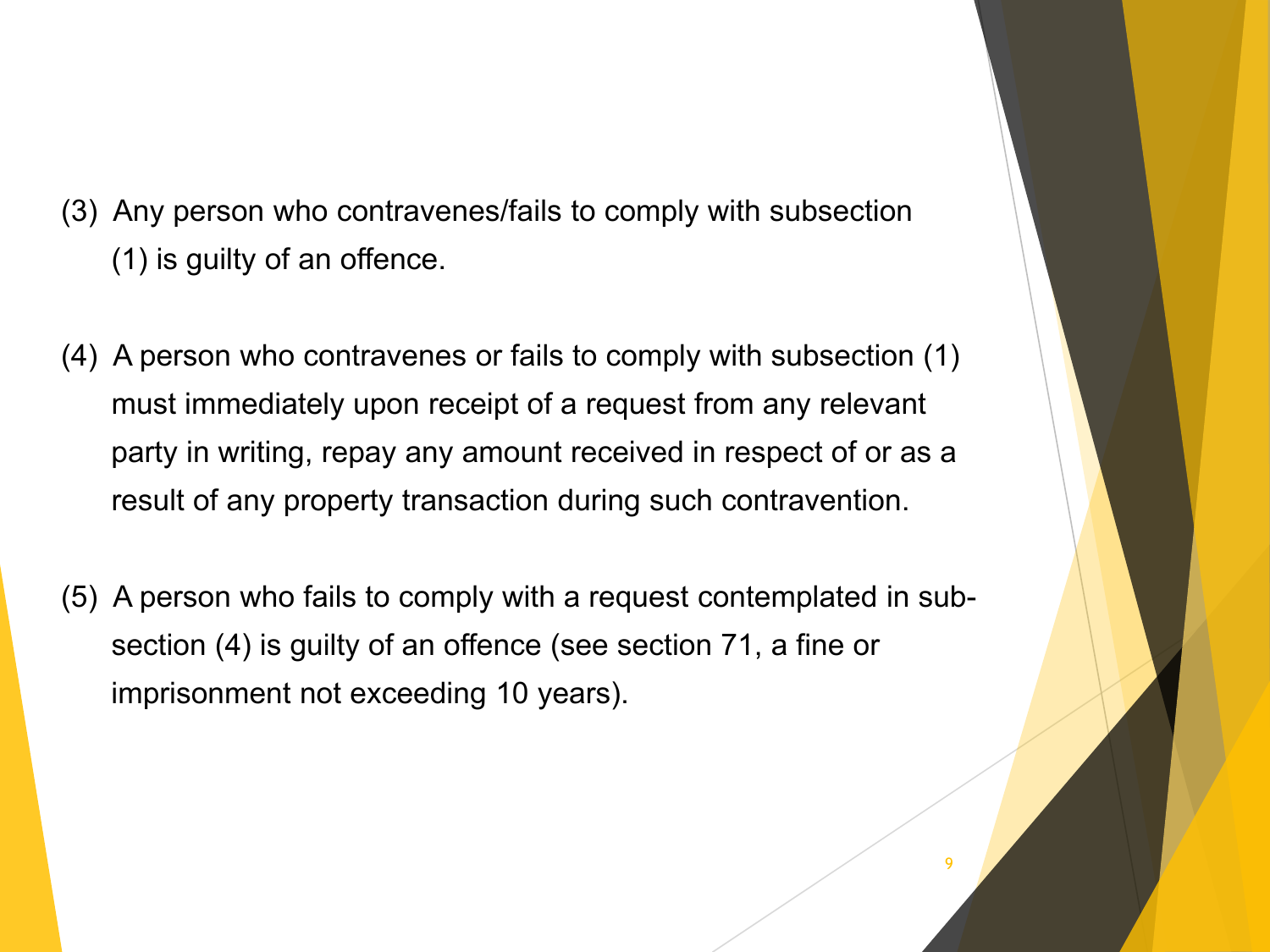### **Summary**

- It is imperative for a person/entity acting as a property practitioner be in possession of a FFC.
- This includes directors of companies, members of a close corporation, every trustee of a trust and every partner of a partnership.
- Any person in contravention of this section, must on receipt of a request, repay any amounts received in respect of the property transaction.
- Non-compliance with the request is an offence.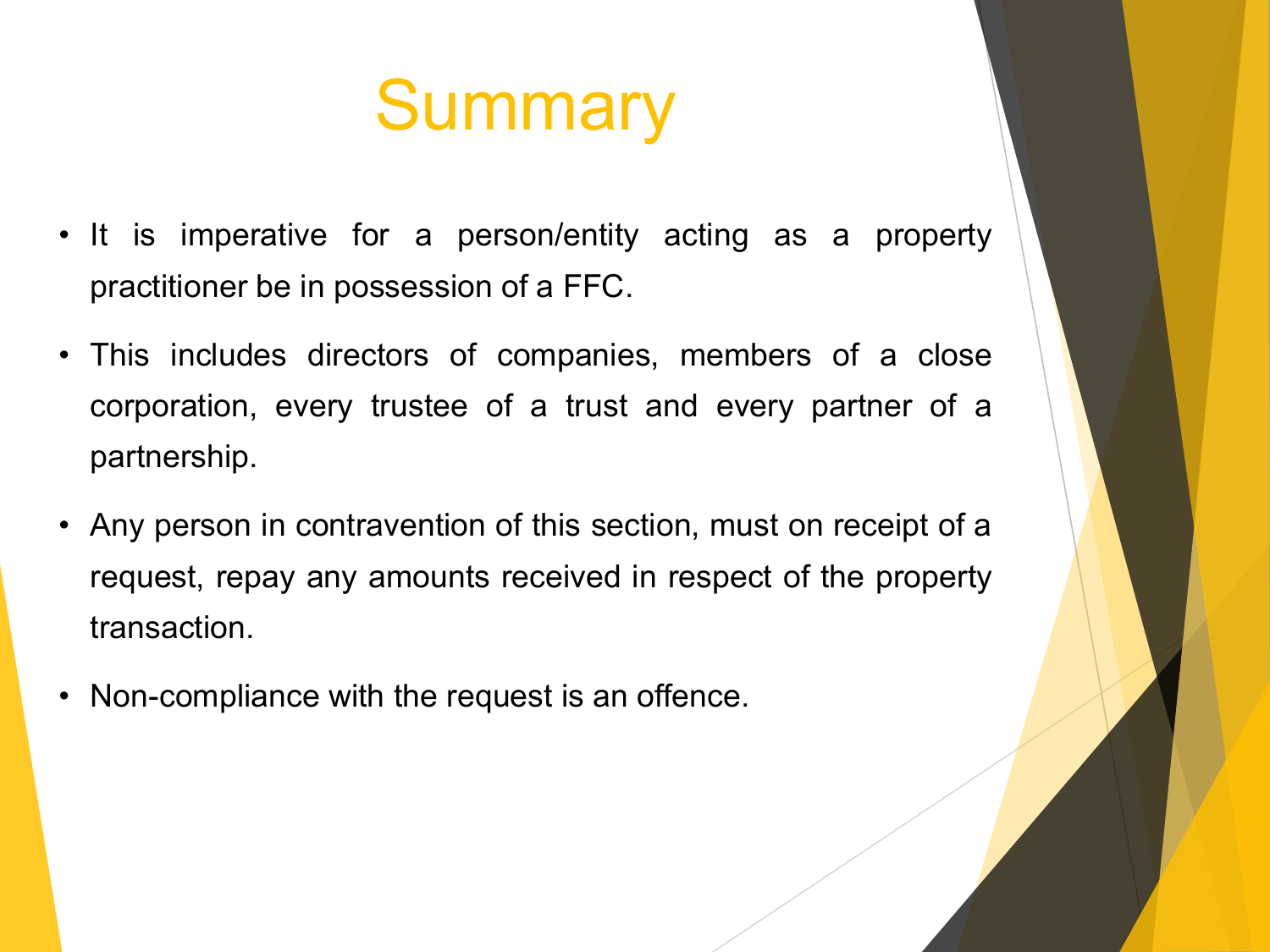## Disqualified from issue of a Fidelity Fund Certificate – Section 50

#### **When can I not get a Fidelity Fund Certificate?**

(1) The PPRA may not issue a FFC to:

(a) any person who:

- (i) is not a South African citizen and does not lawfully reside in the Republic;
- (ii) has, at any time in the preceding 5 years, been found guilty of contravening the Act, the Estate Agency Affairs Act ("EAAA"), or similar legislation in any other jurisdiction;
- (iii) has been found guilty in any civil or criminal proceedings by  $a$ court of law to have acted fraudulently, dishonestly, unprofessionally, dishonourably or in breach of fiduciary duty; (iv)is of unsound mind;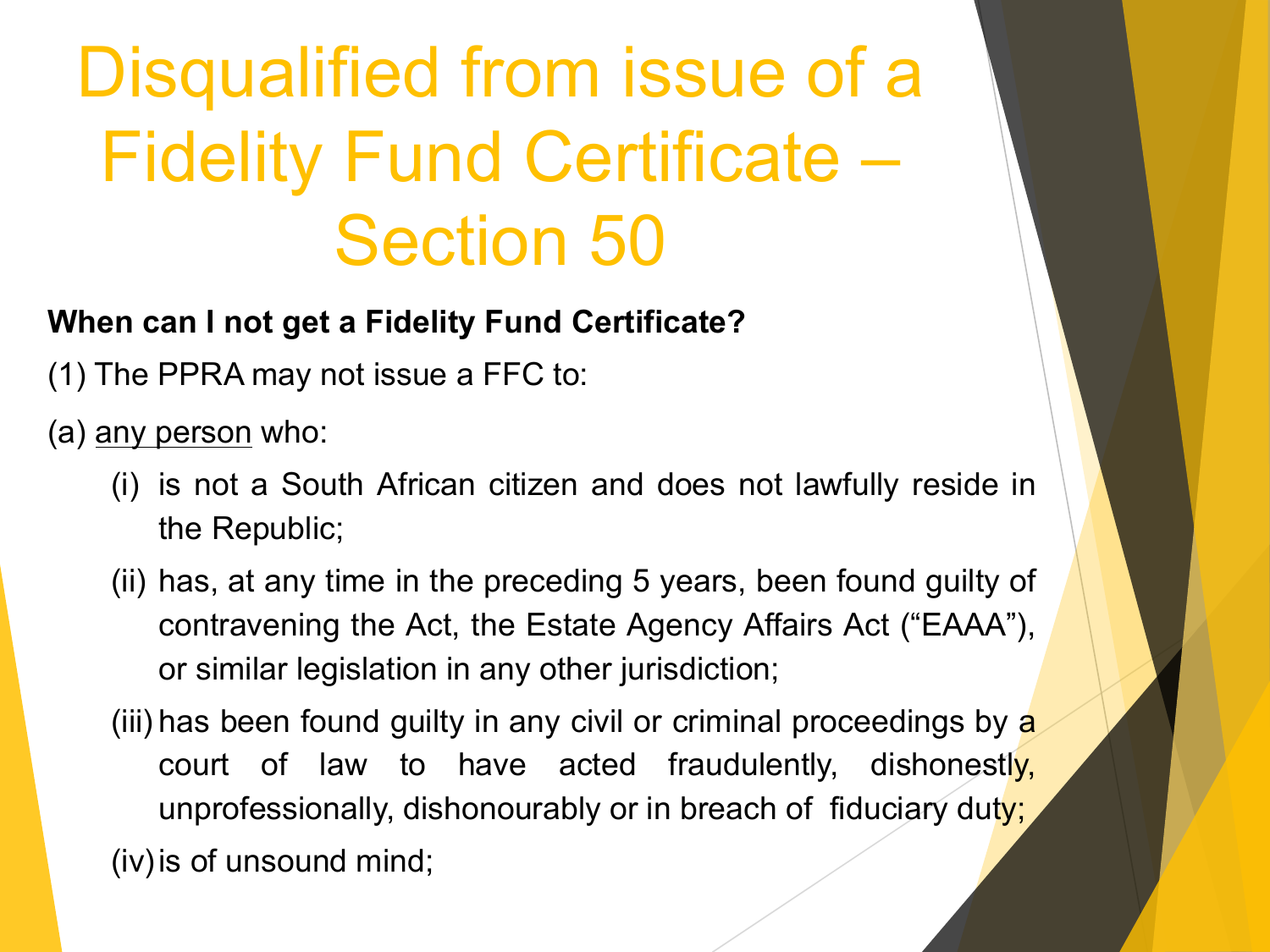- (v) has, at any time in the preceding 5 years by reason of improper conduct, been dismissed from a position of trust;
- (vi) is an unrehabilitated insolvent;
- (vii) is not in possession of a valid tax clearance certificate; (viii) is prohibited by legislation from practising as a property practitioner or from occupying a position of trust; (ix) has been found guilty by a competent tribunal or a court of law of unfairly differentiating, distinguishing or excluding directly or indirectly anyone on the basis of race, gender, sex, pregnancy, marital status, ethnic or social origin, colour, sexual orientation, age, disability, religion, conscience, belief, culture, language and birth;
- (x) is not in possession of a valid BEE certificate.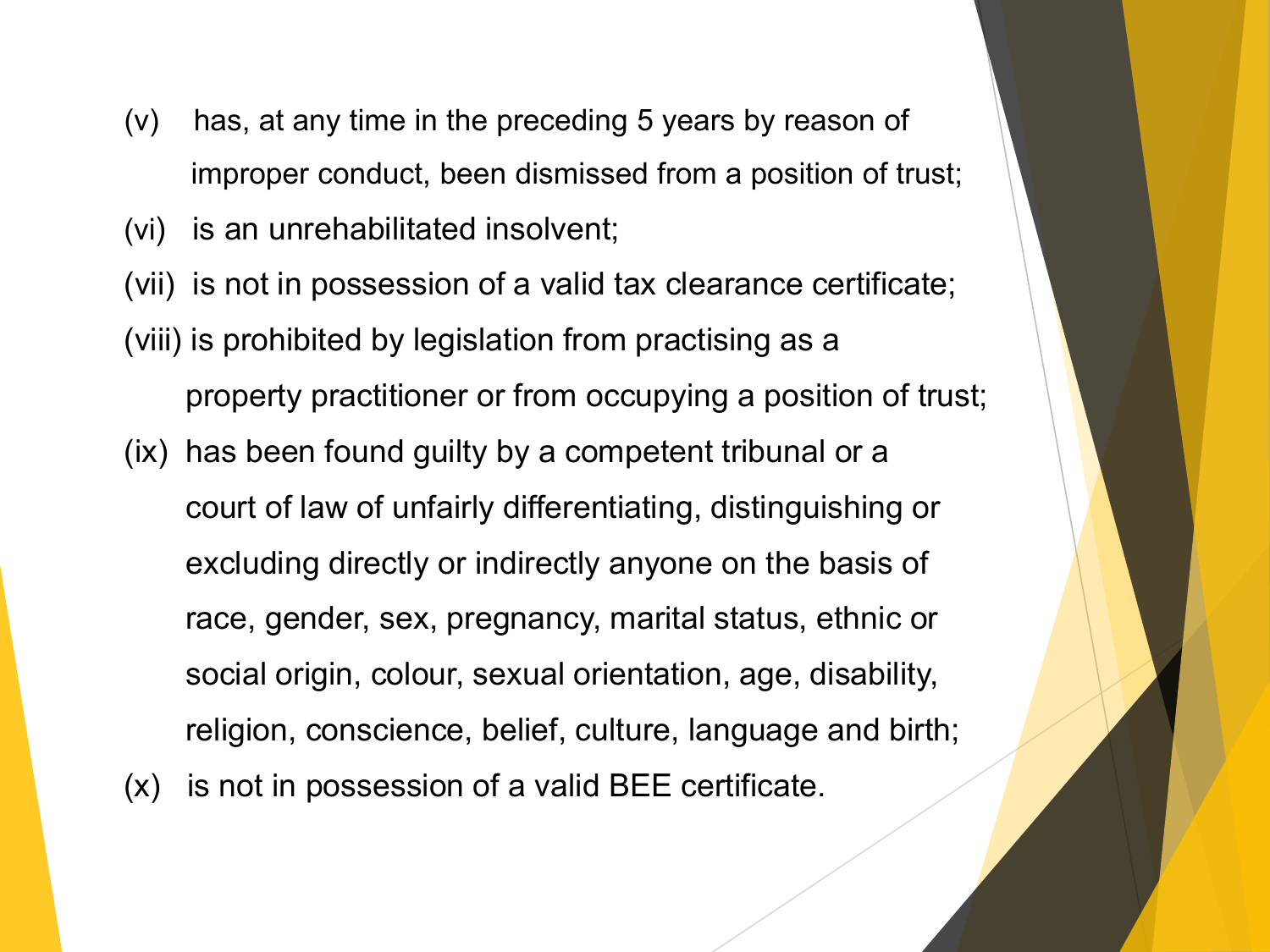- (b) Any property practitioner who or if such property practitioner is a company, any director or member of management of that company, or if such property practitioner is a close corporation, or if such property practitioner is a trust, any trustee, or if such property practitioner is a partnership, who:
	- (i) in the preceding 5 years has been found guilty of contravention of this Act or the EAAA;
	- (ii) does not comply with the prescribed standard of training;
	- (iii) does not have the practical experience determined by the PPRA; or
	- (iv) has at any time been guilty of any act or omission in respect of which any person had to be compensated pursuant to the provisions of section 38 from the fund, unless the property practitioner has repaid the relevant amount in full to the PPRA, or the PPRA is of the opinion that satisfactory arrangements for the settlement of such amount have been made and has confirmed such arrangements.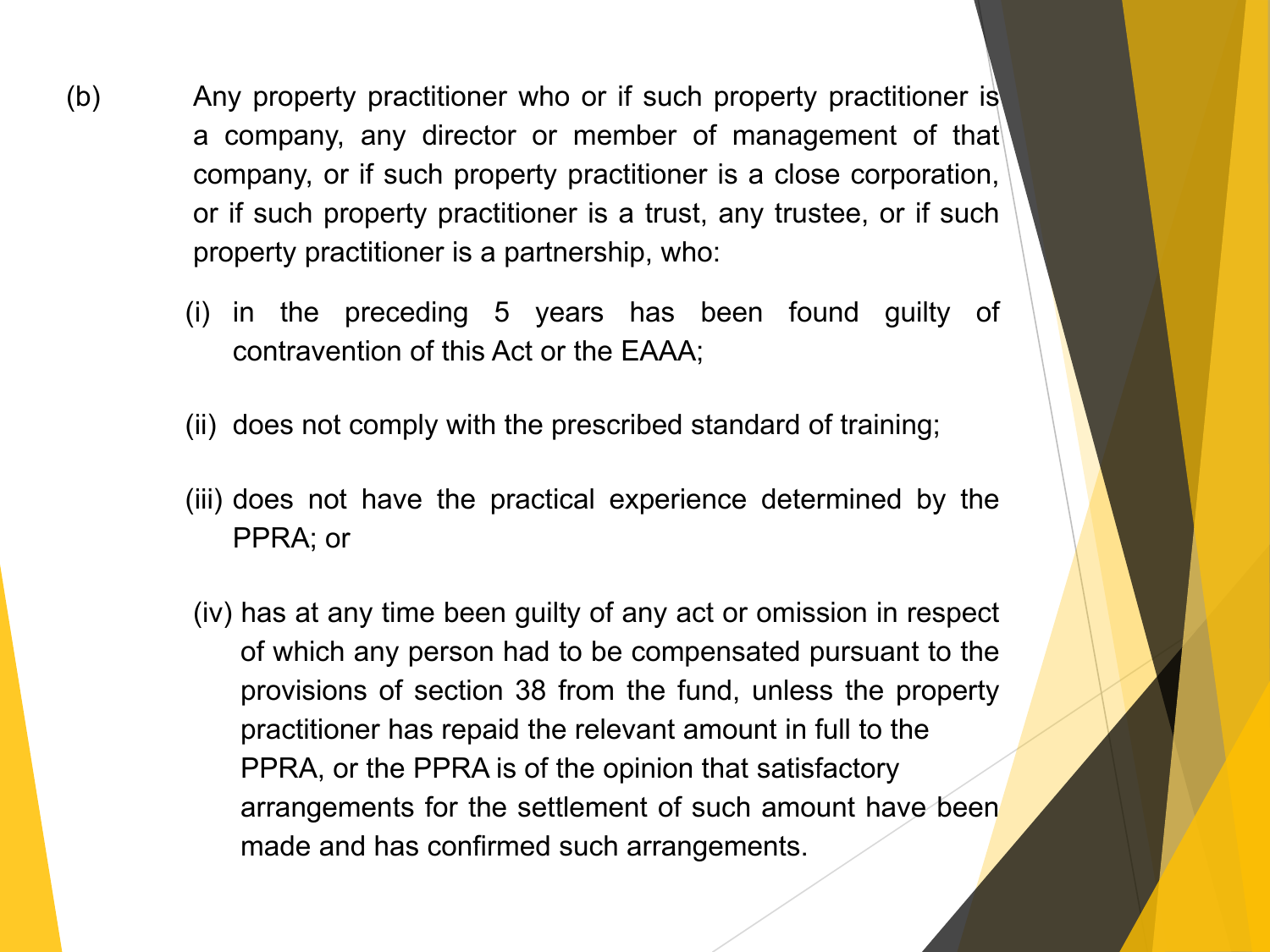## Mandatory display of Fidelity Fund Certificate – Section 53

#### **Where do I have to let people know I am the holder of a Fidelity fund Certificate?**

- (1) The Act stipulates a holder of an FFC must:
- (a) prominently display his/her/its FFC in every place of business from where property transactions are conducted to enable consumers to easily inspect it;
- (b) ensure that the prescribed sentence regarding holding an FFC is reproduced in legible lettering on any letterhead or marketing material relating to that property practitioner;
- (c) in any agreement relating to property transactions entered into by him/her or company, close corporation, partnership, trust or other entity permitted to conduct the business of a property practitioner, include the prescribed clause which ensures that he, she guarantees the validity of the certificate.
- (2) Any person who contravenes the above is guilty of an offence.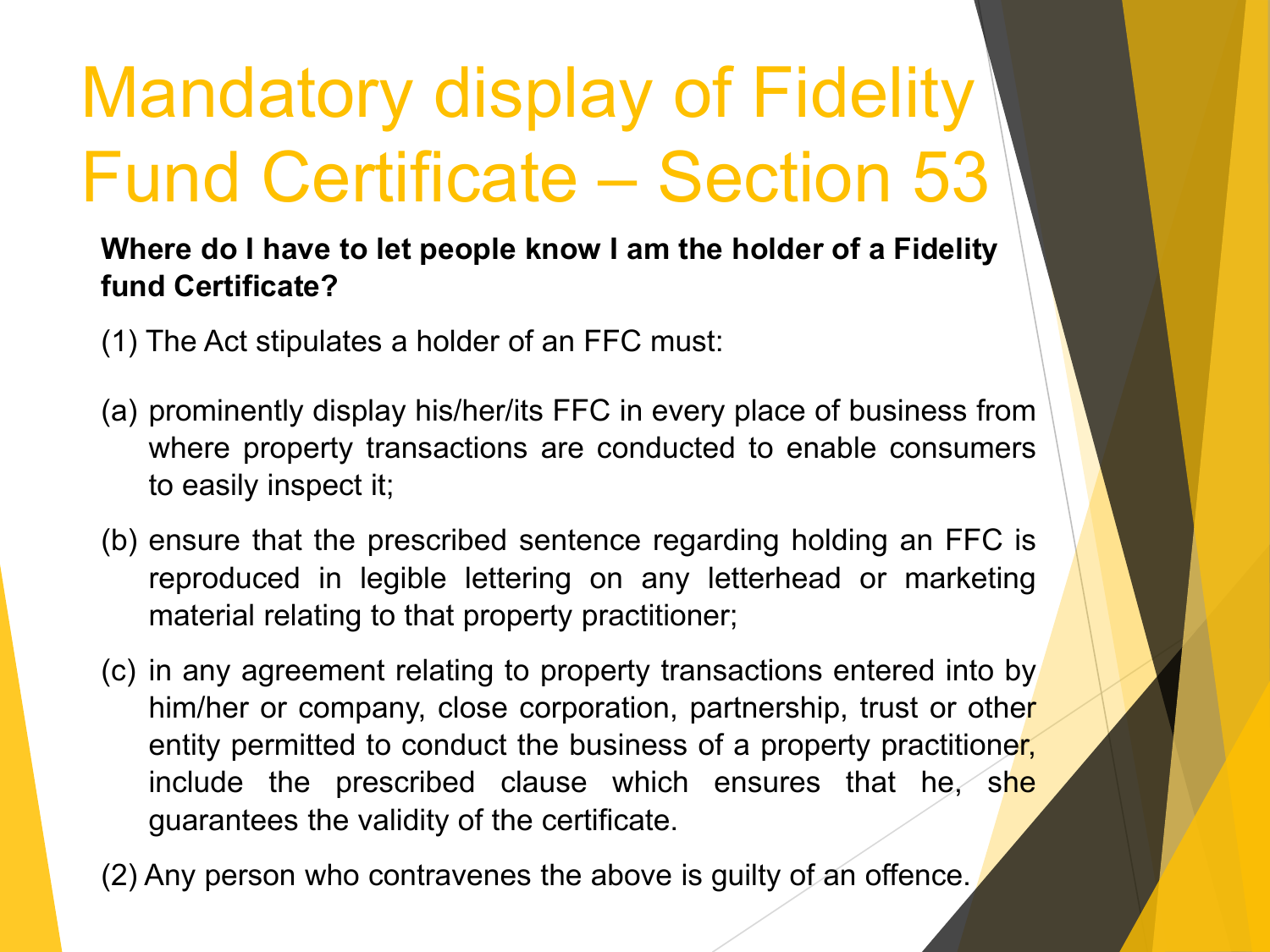### **Property Practitioner not entitled to** Remuneration in certain circumstances – Section 56

### **When can a Property Practitioner not get paid?**

(1) A property practitioner is under no circumstances entitled to any remuneration or other payment arising from the performance of any act referred to in the definition of a property practitioner under Section 1 (a) (i) (ii) (iii) and (iv) unless at the time of the performance of that act, the property practitioner and the company (and every director) is in possession of a valid FFC.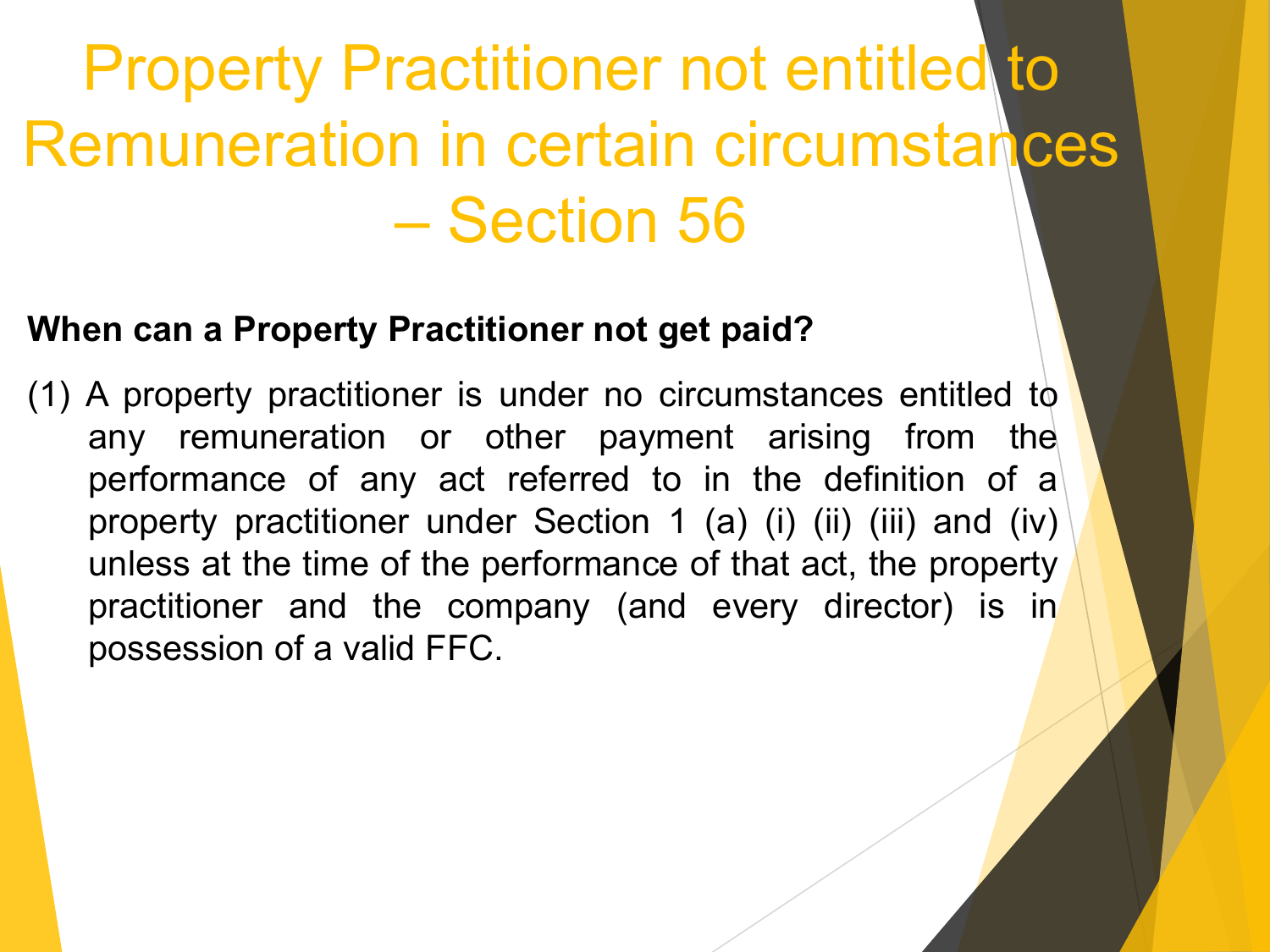- (3) Any property practitioner who receives remuneration in terms of the above paragraph must immediately pay that amount to the property practitioners fidelity fund and any affected seller, purchaser, lessor or lessee may within 3 years of that money having been paid to the fund, submit a claim to the fund and the fund may pay that amount or a portion thereof to the applicant.
- (4) A conveyancer may not pay remuneration to a property practitioner unless the conveyancer has been provided with a certified copy of his valid FFC.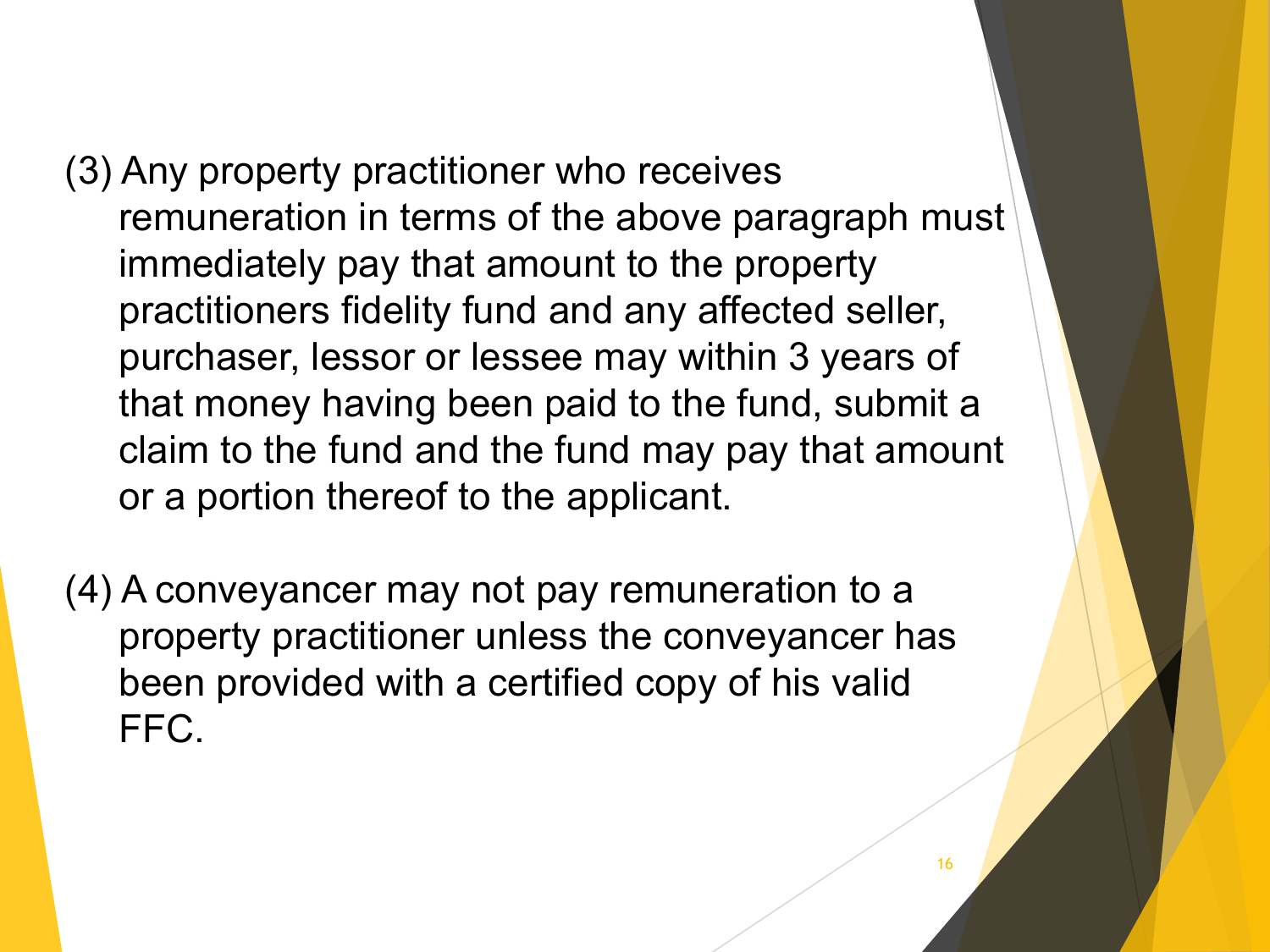### **Summary**

- A property practitioner who doesn't have a valid FFC and who has received remuneration must immediately pay that amount to the fund.
- The affected seller, purchaser, lessor or lessee may within 3 years of that money being paid to the fund, submit a written claim to the fund with proof and the fund may remunerate the applicant which is equitable to the circumstances.
- Unclaimed payments made to the fund within 3 years will irrevocably become the property of the fund.
- Conveyancers may not remunerate property practitioners unless such persons provide the conveyancer with  $a'$ certified copy of their FFC valid for the duration of the property transaction.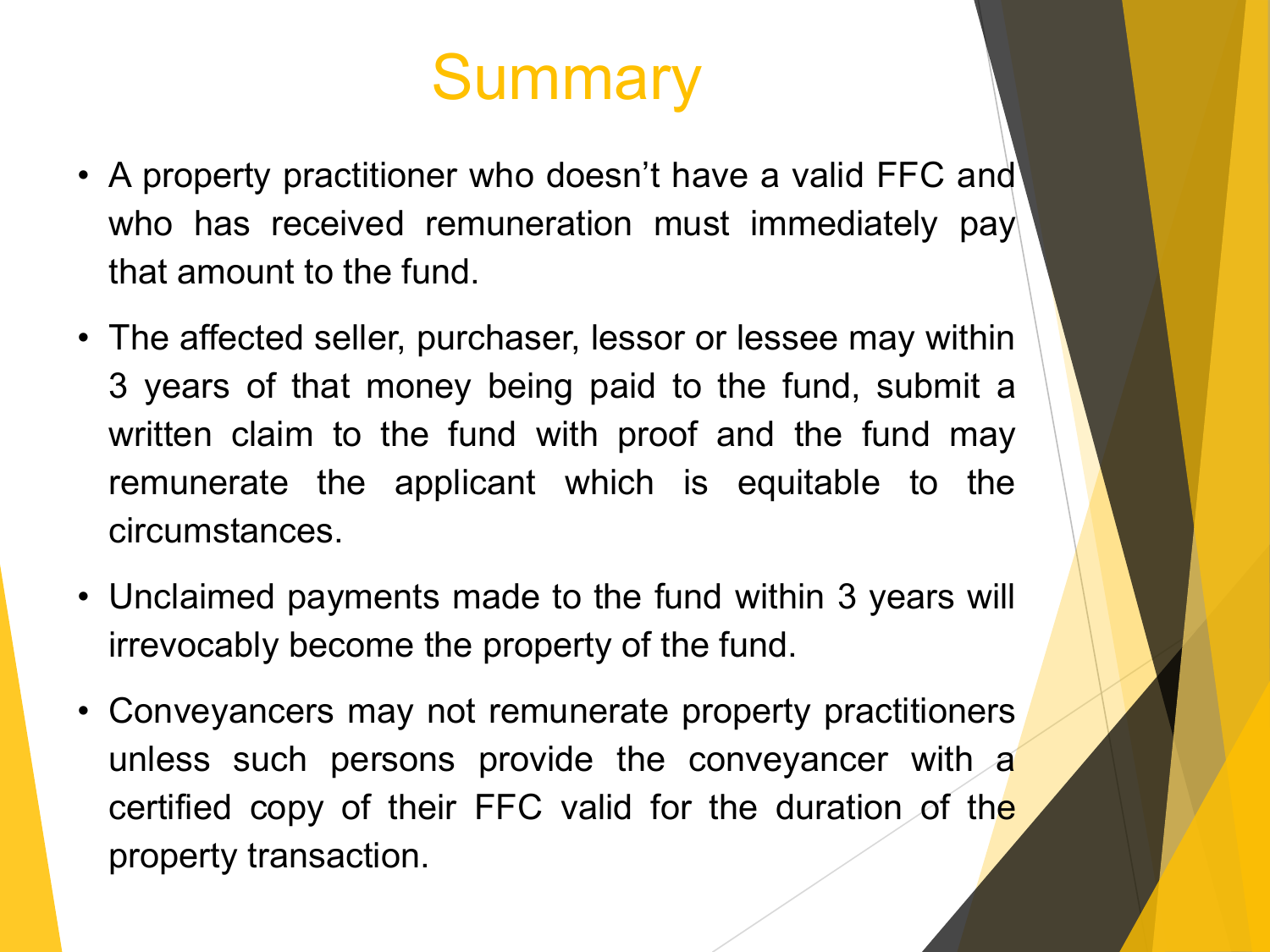### Limitation on relationship with other property market service providers – Section 58

- **What arrangements are prohibited with attorneys and other providers?**
- (1) A property practitioner may not:
	- (b) enter into agreements whereby a consumer is obliged or encouraged to use a particular service provider including an attorney.
- (2) The Minister may by regulation prohibit any relationship which could harm the interests of consumers.
- (3) A person who renders any service in contravention of this section is not entitled to any remuneration. If payment is made, the service provider must immediately upon request in writing by the affected party repay any such remuneration with interest.
- $(4)$  A person who fails to repay such remuneration with interest within 1 month of the request is guilty of an offence.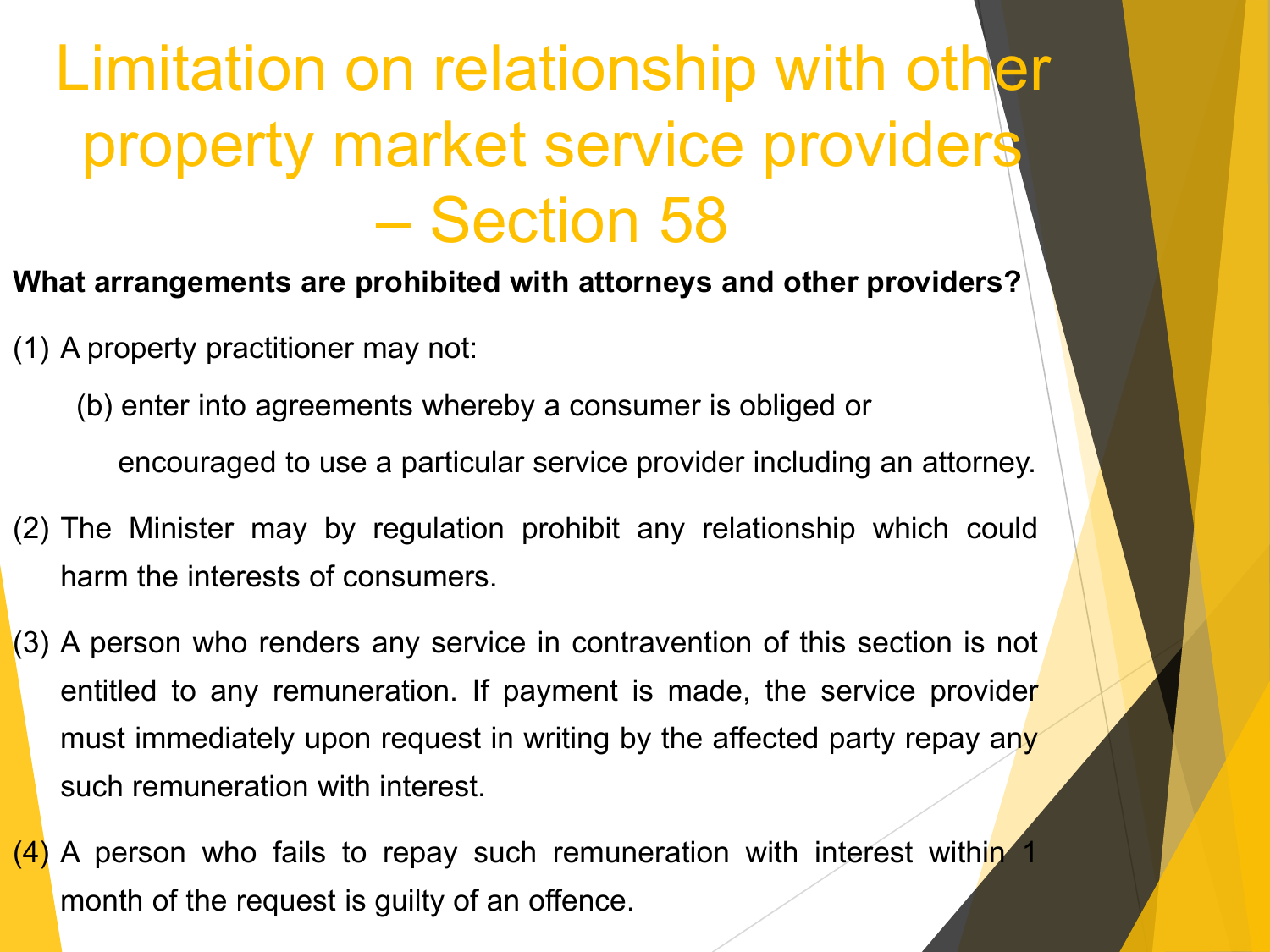### Code of Conduct – Section 61

#### **Every property practitioner must comply with the code of conduct.**

- (1) The Minister must, after consultation with the PPRA, prescribe a code of conduct which every property practitioner must comply with.
- (2) The PPRA and the Minister must on their respective websites publish the code of conduct current at the time.
- (3) A property practitioner must on request from a consumer provide him or her with a copy of the code of conduct.
- (4) The Board must annually advise the Minister on the efficacy of the code of conduct current at the time.
- (5) The Minister may, after consultation with the PPRA, prescribe norms and standards in respect of advertising and marketing by property practitioners.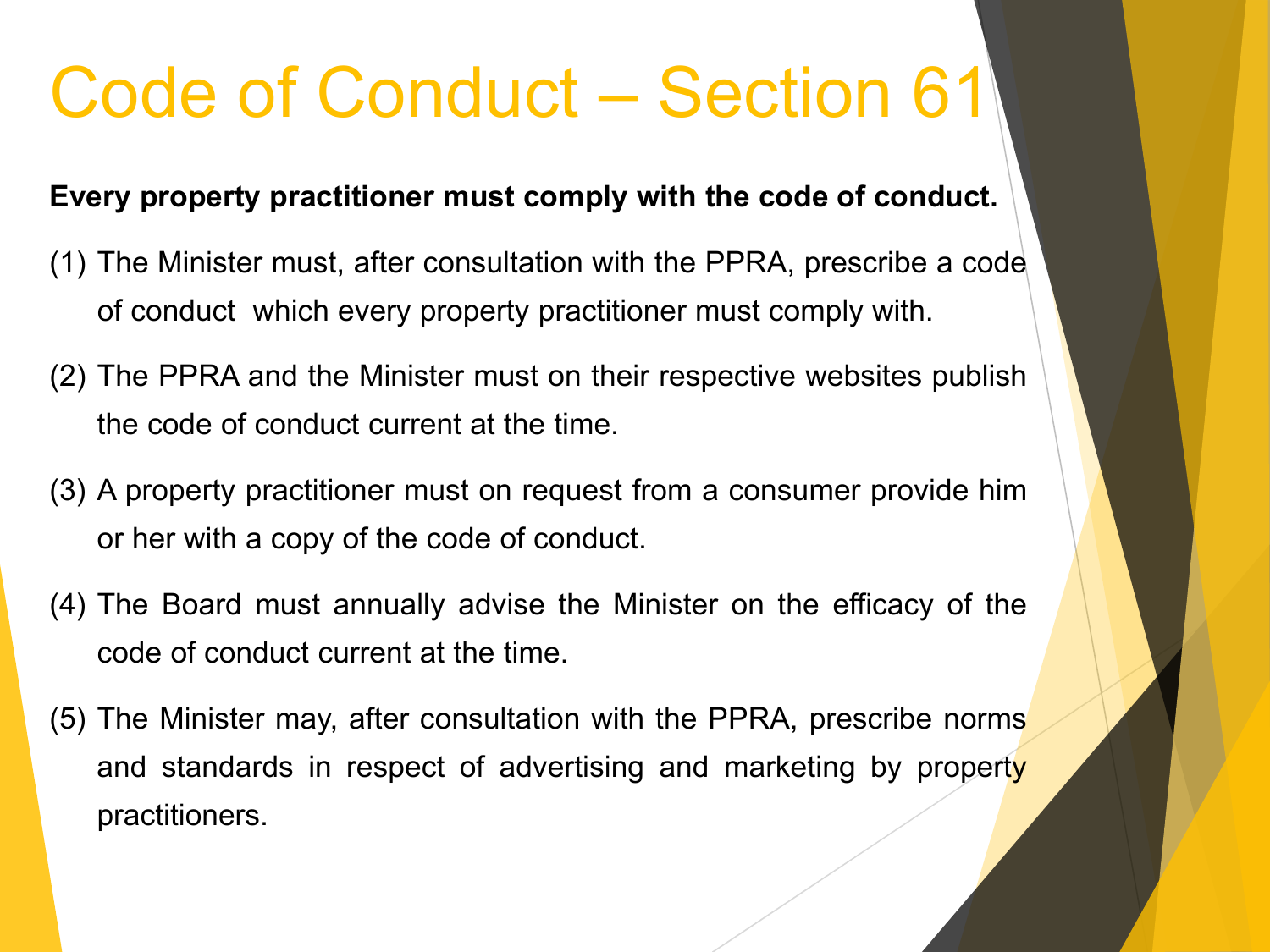## Sanctionable Conduct – Section 62

**What is sanctionable conduct and what happens if a property practitioner is found guilty of such conduct?**

(1) A property practitioner is guilty of sanctionable conduct if he:

- (a) in the same transaction acts as a property practitioner on behalf of 2 or more persons whose interests are not in all material aspects identical in respect of that transaction and receives remuneration from all parties, unless all affected persons agree in writing;
- (b) In respect of any act fails to give a full and proper explanation in writing within 30 days of being called to do so by the PPRA;
- (c) Fails to pay any money due to the PPRA within 1 month of such money becoming due;
- (d) Fails to furnish in writing any information requested by the PPRA in the period determined by PPRA;
- (e) Fails to comply with the code of conduct;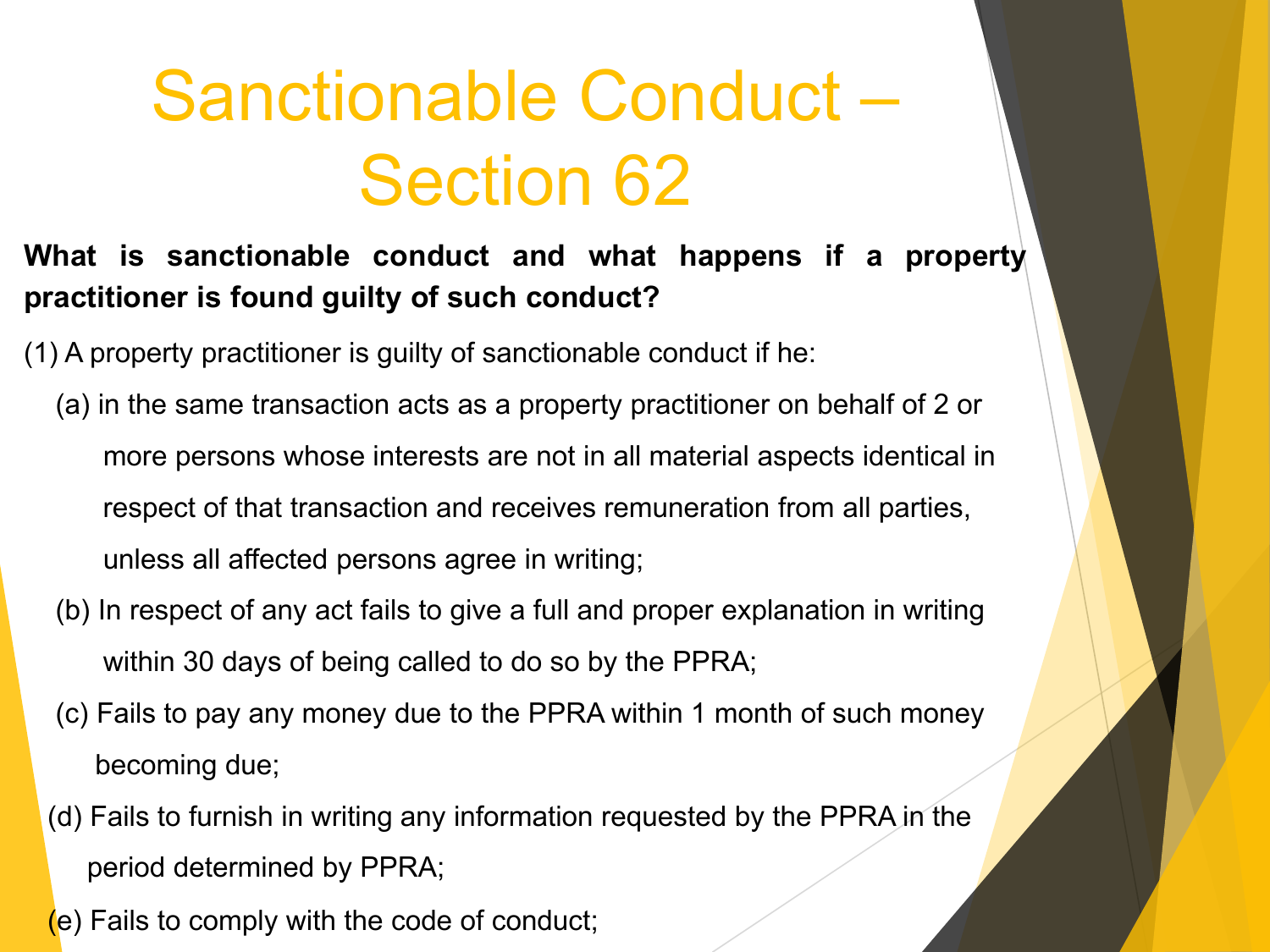- (f) Fails to comply with Section 50 or 51 of the Act;
- (g) Carries on an undesirable practice prohibited by Section 63;
- (h) Commits an offence involving an element of dishonesty;
- (i) Fails to inform the PPRA within 14 days of a change of his contact details;
- (j) Differentiates or excludes consumers directly or indirectly on the basis of their race, gender, sex, pregnancy, marital status, ethnic or social origin, colour, sexual orientation, age, disability, religion, conscience, belief, culture, language and birth or commits a criminal offence while performing a function of a property practitioner;
- (k) Fails to comply with or contravenes the Act.
- 2. If a property practitioner is found guilty of sanctionable conduct, his FFC may be withdrawn, a fine imposed and his transgression noted on the PPRA's website.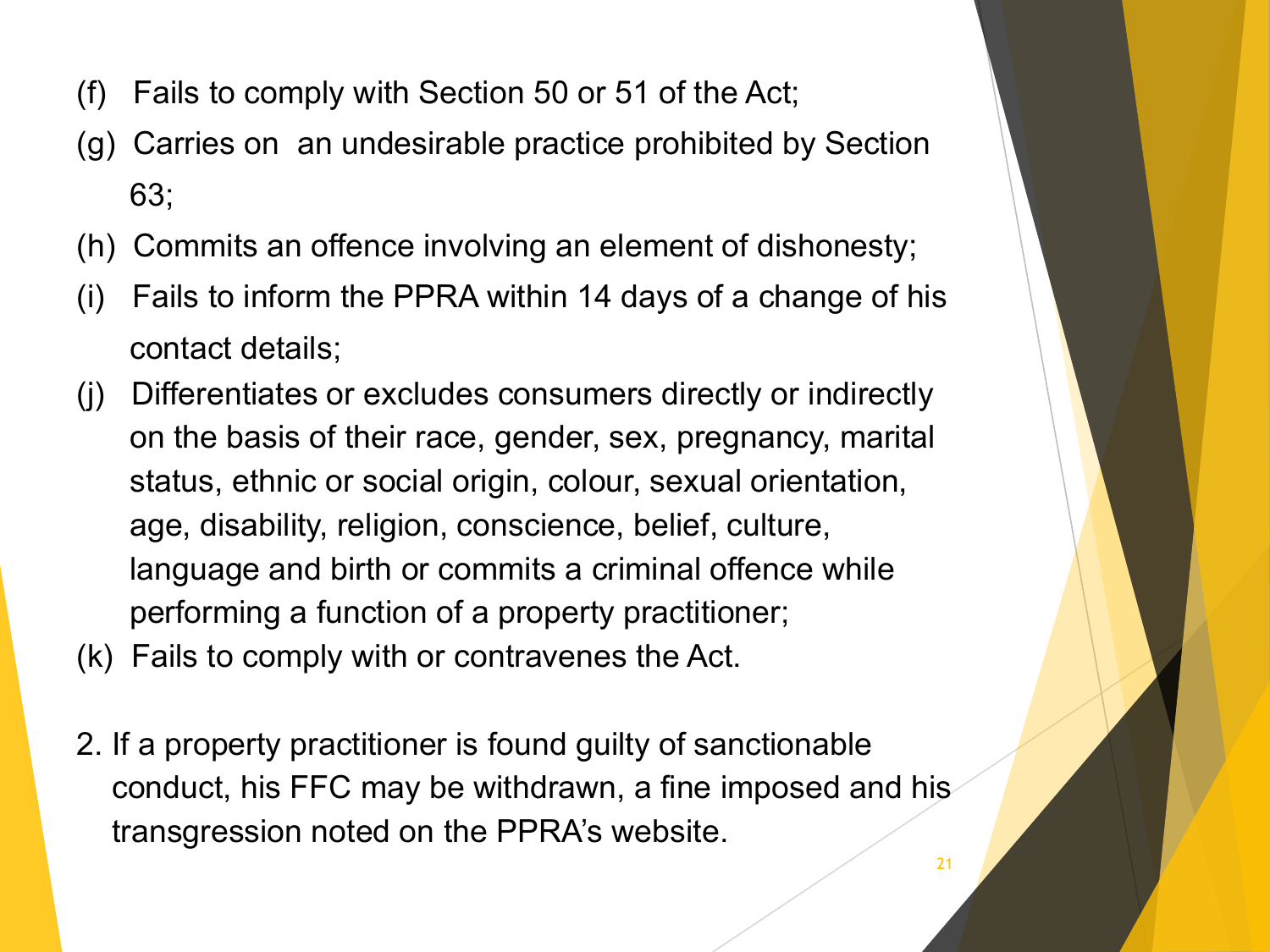## Undesirable practices – Section 63

#### **What business practices are undesirable?**

- The Minister may declare a practise in the market undesirable and consequently prohibited.
- The Minister and the Board when determining undesirable business practices must consider:
	- (a) the right of every citizen to freely choose their trade, occupation or profession;
	- (b) that the practice concerned has or is likely to have the effect of–
		- (i) damaging the relations between property practitioners and any specific consumer;
		- (ii) unreasonably prejudicing any consumer or category of consumers;
		- (iii) deceiving any consumer or category of consumers;
		- (iv) unfairly affecting any consumer or category of consumers.
	- (c) that if the practice is allowed to continue, the objectives of the Act will be defeated.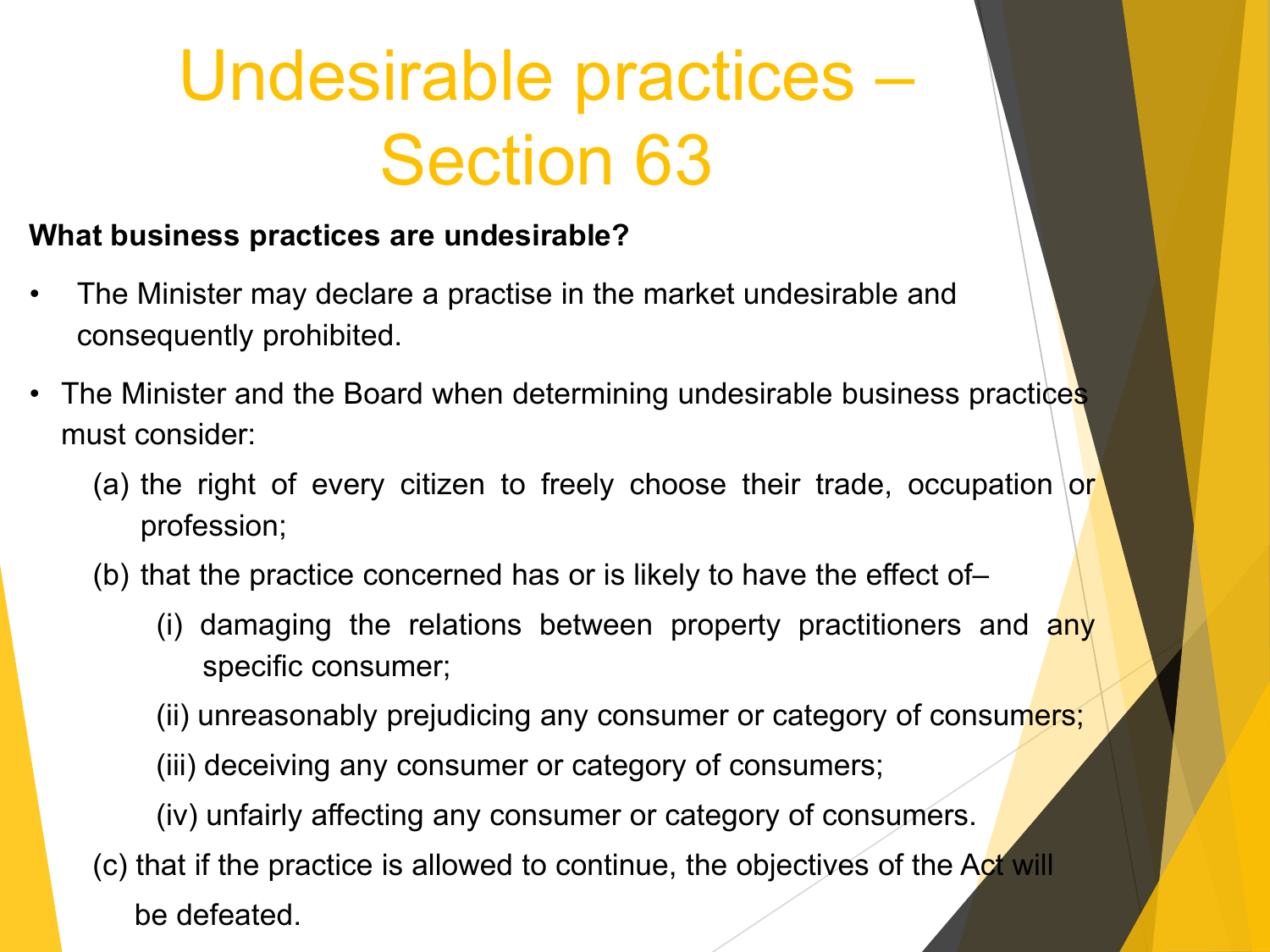## Supervision of candidate property practitioners – Section 64

### **What can a candidate property practitioner do and not do?**

- (1) A candidate property practitioner may not draft or complete any document or clause in a document:
	- (a) conferring any mandate of any property practitioner to perform any act referred to in paragraph (a) (c) or (d) of the definition of property practitioner in Section 1; or

(b) relating to the sale and lease of property.

- (2) A person who infringes the above and a property practitioner who allows the above act is not entitled to any payment, remuneration, consideration or damages of or by reason of any document or for bringing about the transaction or agreement embodied in that document.
- (3) In any proceedings of sanctionable conduct, it is no defence that the property practitioner was not aware of the acts or omissions of the property practitioner or the candidate property practitioner.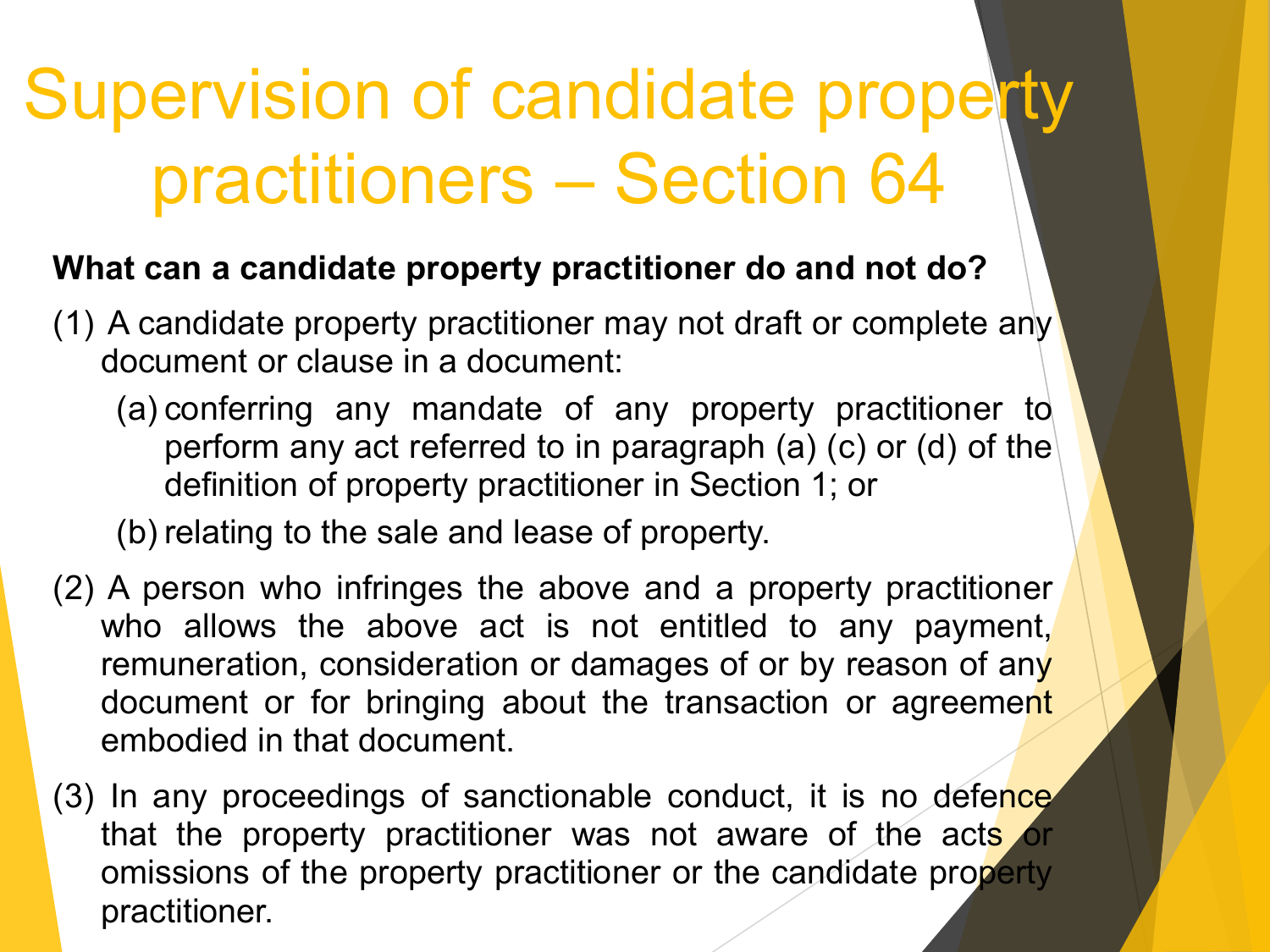## Mandatory disclosure form – Section 67

#### **What must be done with the disclosure form?**

- (1) A property practitioner must:
	- (a) not accept a mandate unless the seller or lessor of the property has provided him or her with a fully completed and signed mandatory disclosure in the prescribed form; and
	- (b) provide a copy of the completed mandatory disclosure form to a prospective purchaser or lessee who intends to make an offer for the purchase or lease of a property.
- (2) The completed mandatory disclosure form signed by all parties must be attached to the agreement for the sale or lease of a property, but if the disclosure form was not completed or signed, the agreement must be interpreted as if no defects of the property were disclosed.
- (3) A property practitioner who fails to comply with the above may be held liable by an affected consumer.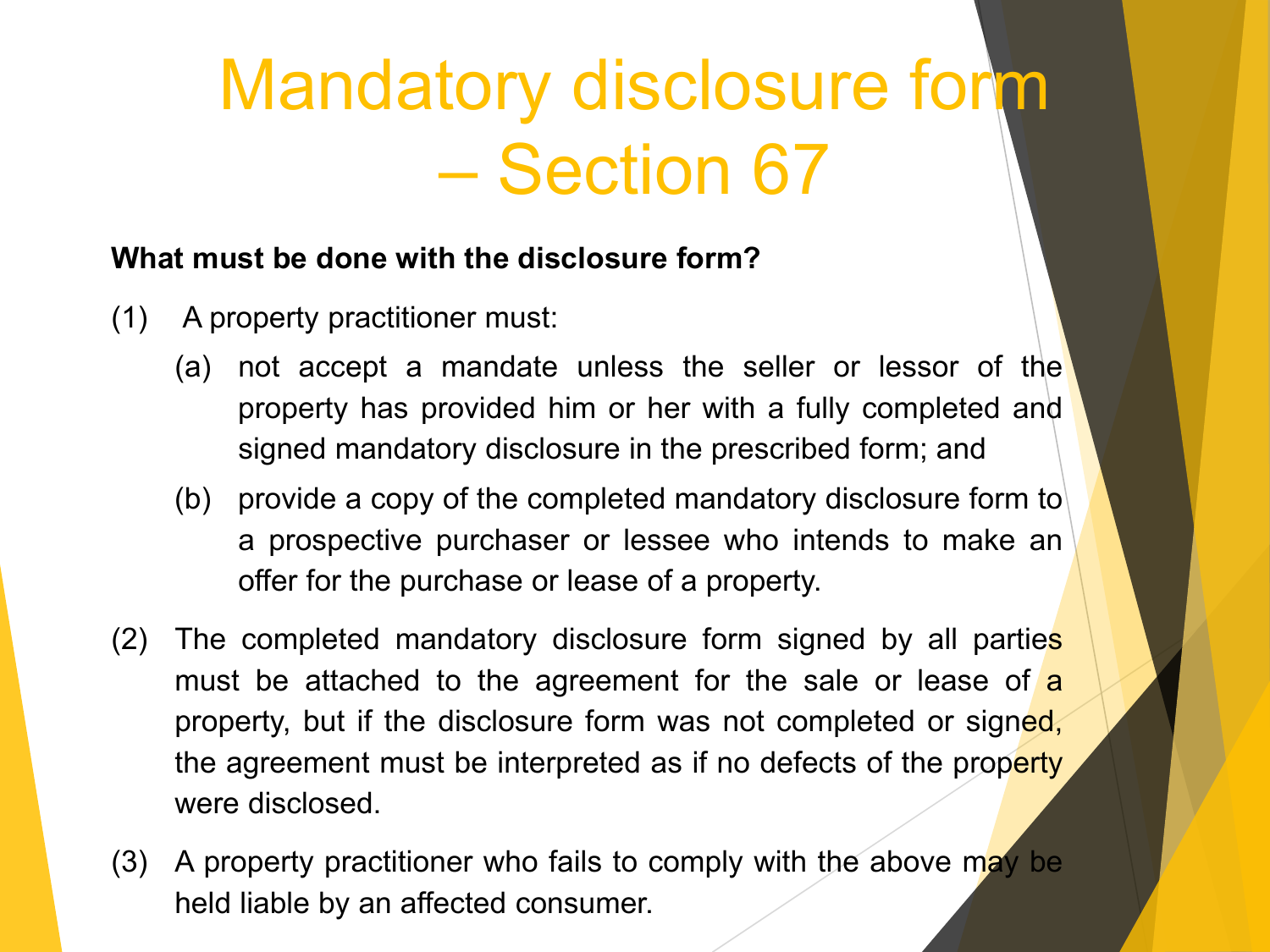### Consumer education and information – Section 69

#### **What is included under a property practitioner's duty of care?**

- (1) The PPRA must from time to time conduct campaigns to educate and inform the general public of their rights of property transactions and property practitioners of their functions, duties and obligations.
- (2) A property practitioner owes a buyer and a seller a duty of care.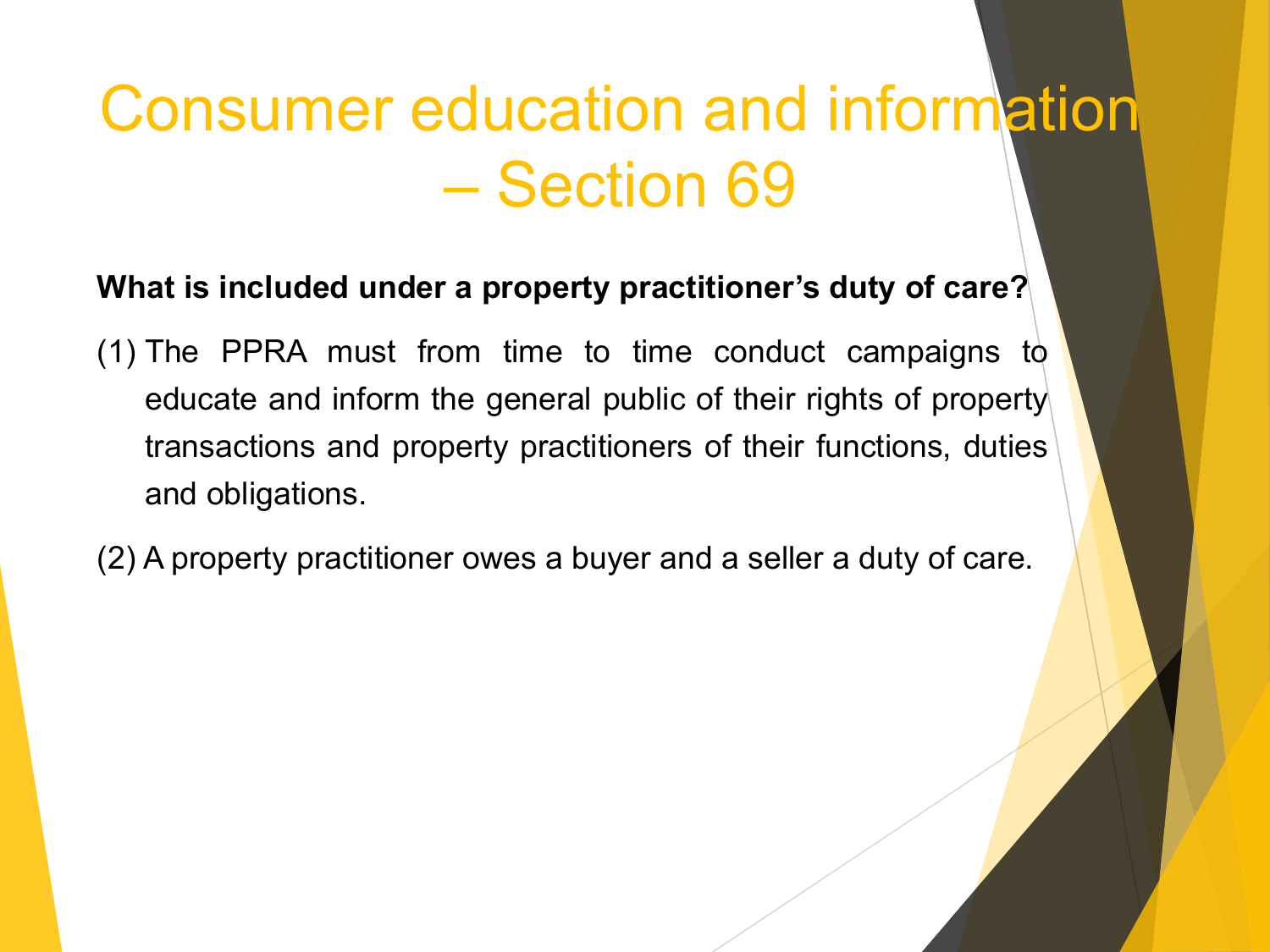From Alan Levy and the ALA team, many thanks to NAMA and all attendees!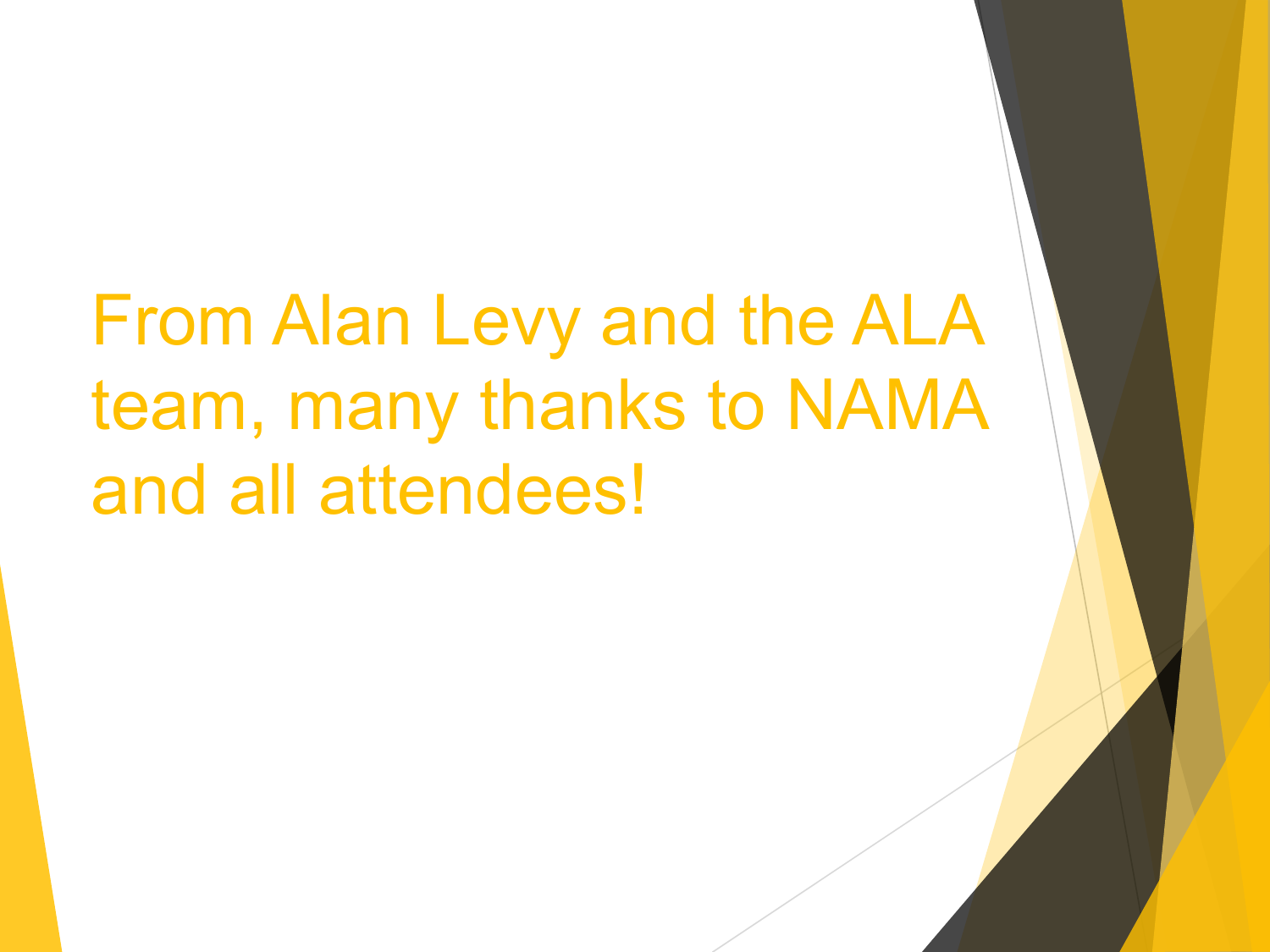OUR CONTACT INFORMATION

TEL: 010 001 8209

CELL: 083 968 5045

www.alattorneys.co.za enquiries@alattorneys.co.za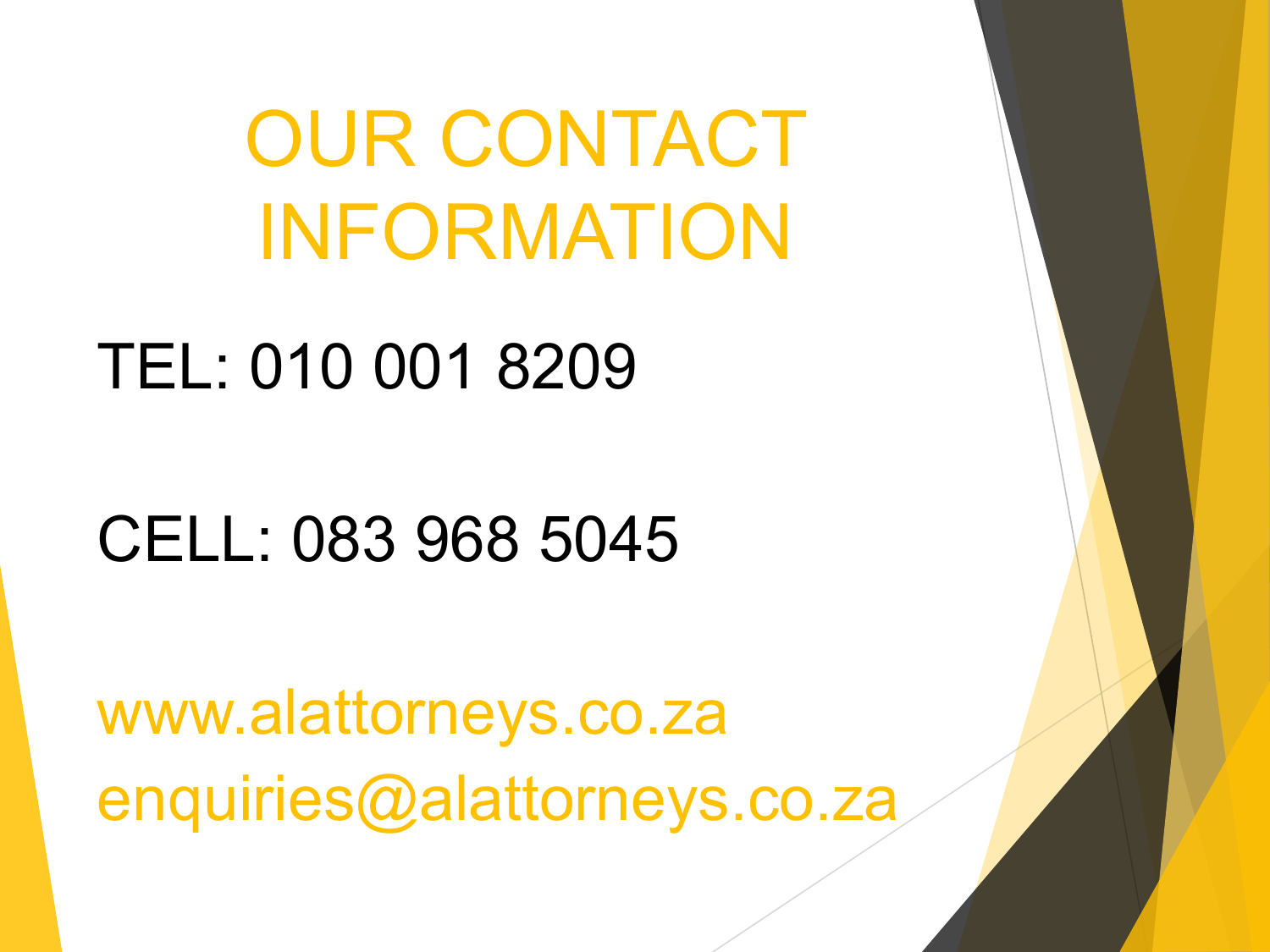### FOLLOW US ON SOCIAL MEDIA